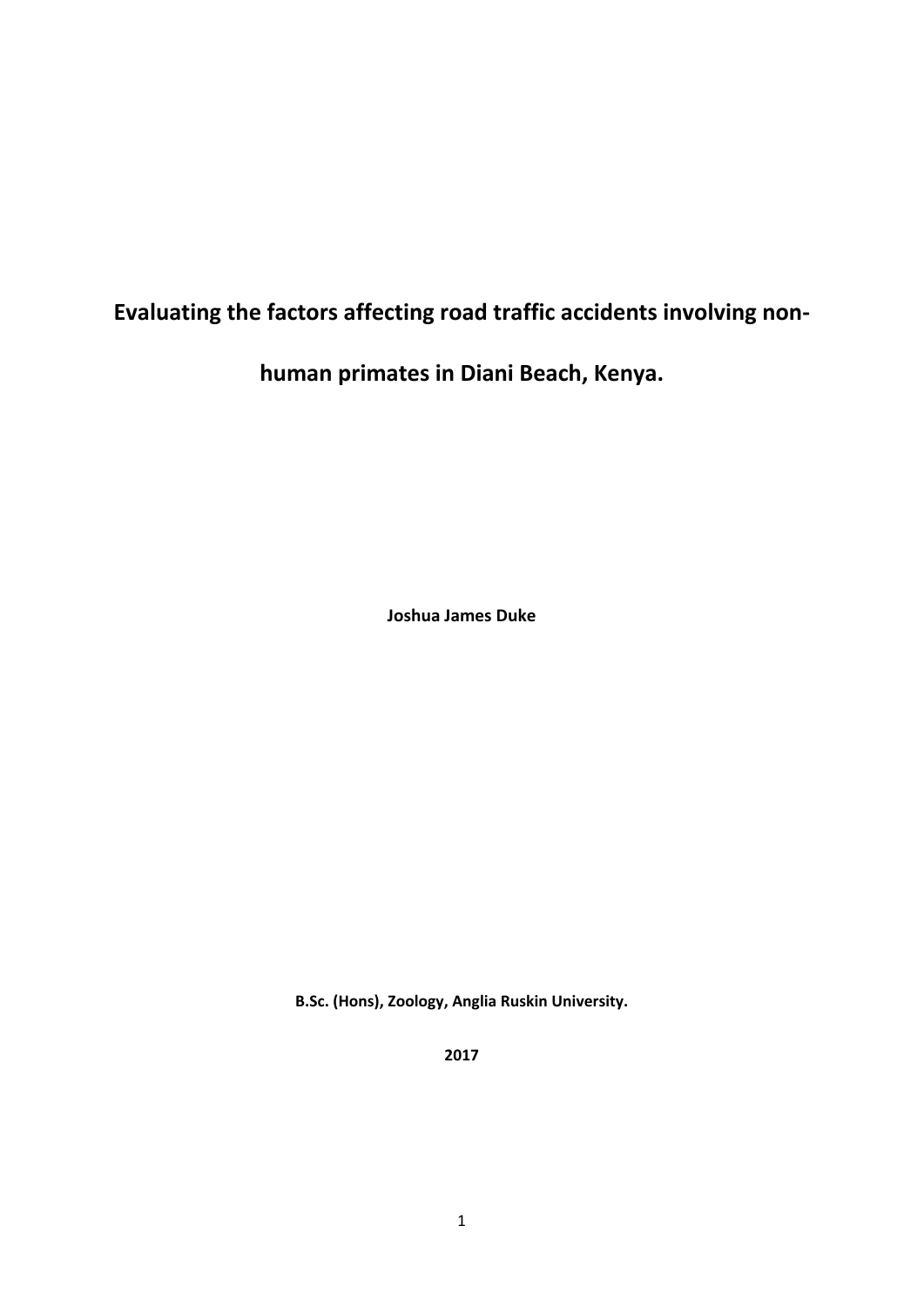**WORD COUNT**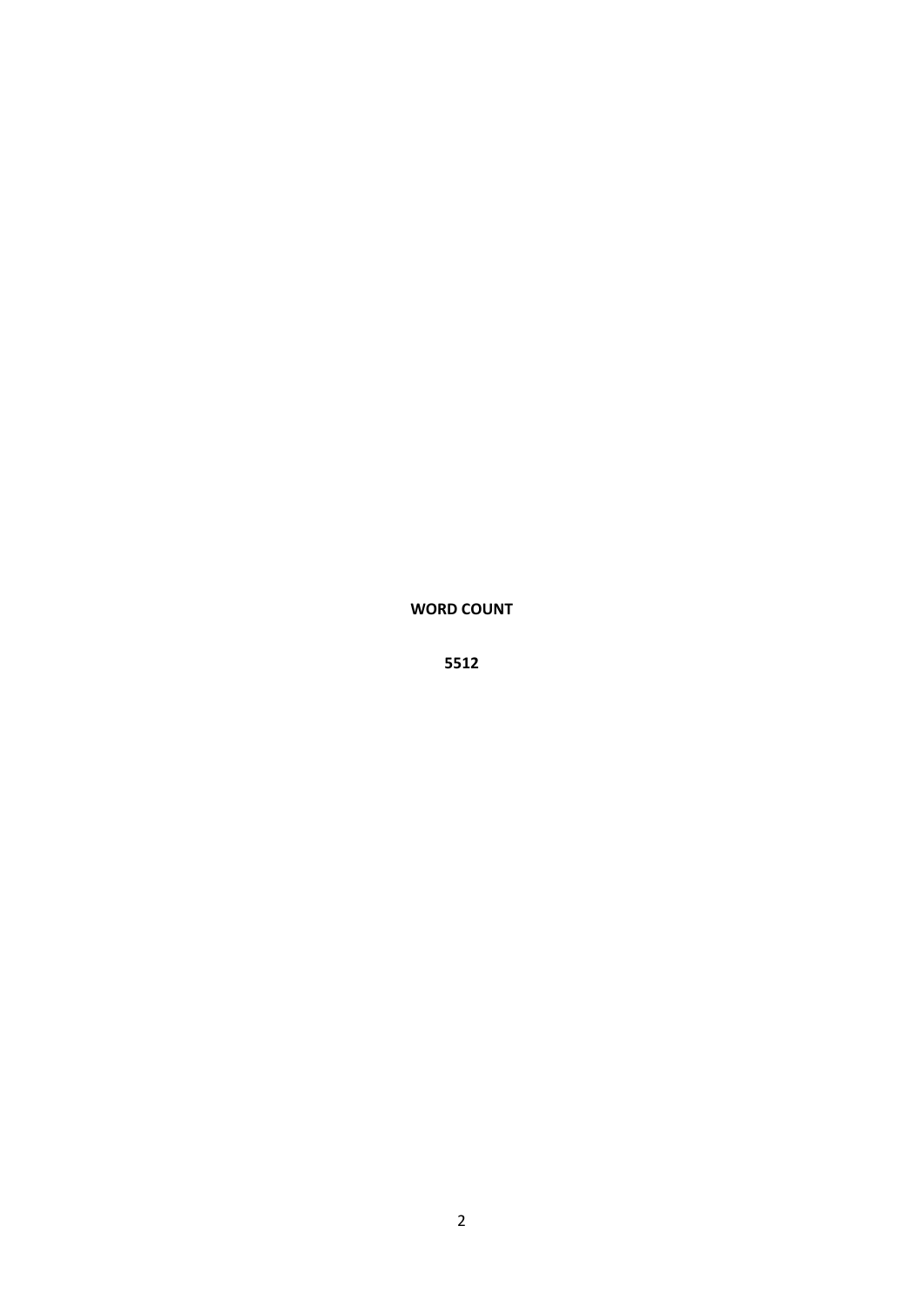#### **ABSTRACT**

The increasing development of road infrastructure globally, is of mounting concern for many conservationists, as it is known to have negative impacts upon many wildlife populations. A primary effect of road infrastructure is the associated road traffic accidents (RTAs), which are recognised to have a large, direct effect on animal mortality. Tropical, forest species, in particular non-human primates, are of increased risk from RTAs due to their highly‐specialised adaptations for the dense forests which leaves them vulnerable when their habitat is disturbed. This study looks to determine the causal factors contributing to the risk of primate RTAs on Diani Beach Road, south‐east Kenya. The data collected by Colobus Conservation between 1998 – 2016 listed 658 RTA cases, and included five primate species; Zanzibar Sykes' monkeys (*Cercopithecus mitis albogularis*), the black‐and‐white colobus (*Colobus angolensis palliatus*), northern yellow baboon (*Papio cynocephalus ibeanus*), Hilgert's vervet monkeys (*Chlorocebus pygerythrus hilgerti*), and the small‐eared galago (*Otolemur garnettii lasiotis*). Species‐specific annual population off‐take rates; age‐class, weight and sex frequencies for species‐combined and species‐specific; and the effects of season and rainfall were analysed. The main factors contributing to the primate RTA risk were seasonal variation and ageclass differences. The primates were found to be most involved in RTAs during the dry seasons, in comparison to the rainy seasons, this is likely to be due to the increased foraging range observed during the dry seasons when food and water availability is scare. All species' adults and baboon juveniles were the most frequently involved in RTAs, with infants being the least involved. This is likely due to adults showing the furthest dispersal of the age-classes and juvenile baboons show a high level of play behaviour which encourages movement on to the road. Infant RTA involvement was low, this was possibly due to parental carrying behaviours which are likely to reduce infant RTA risk. This study has provided a valuable insight into the causal factors contributing to primate RTA risk. Further study is needed to determine the spatial distribution of local RTAs, this would allow appropriate measures to be put in place which would help to ameliorate the effect of Diani Beach Road on the local primate populations.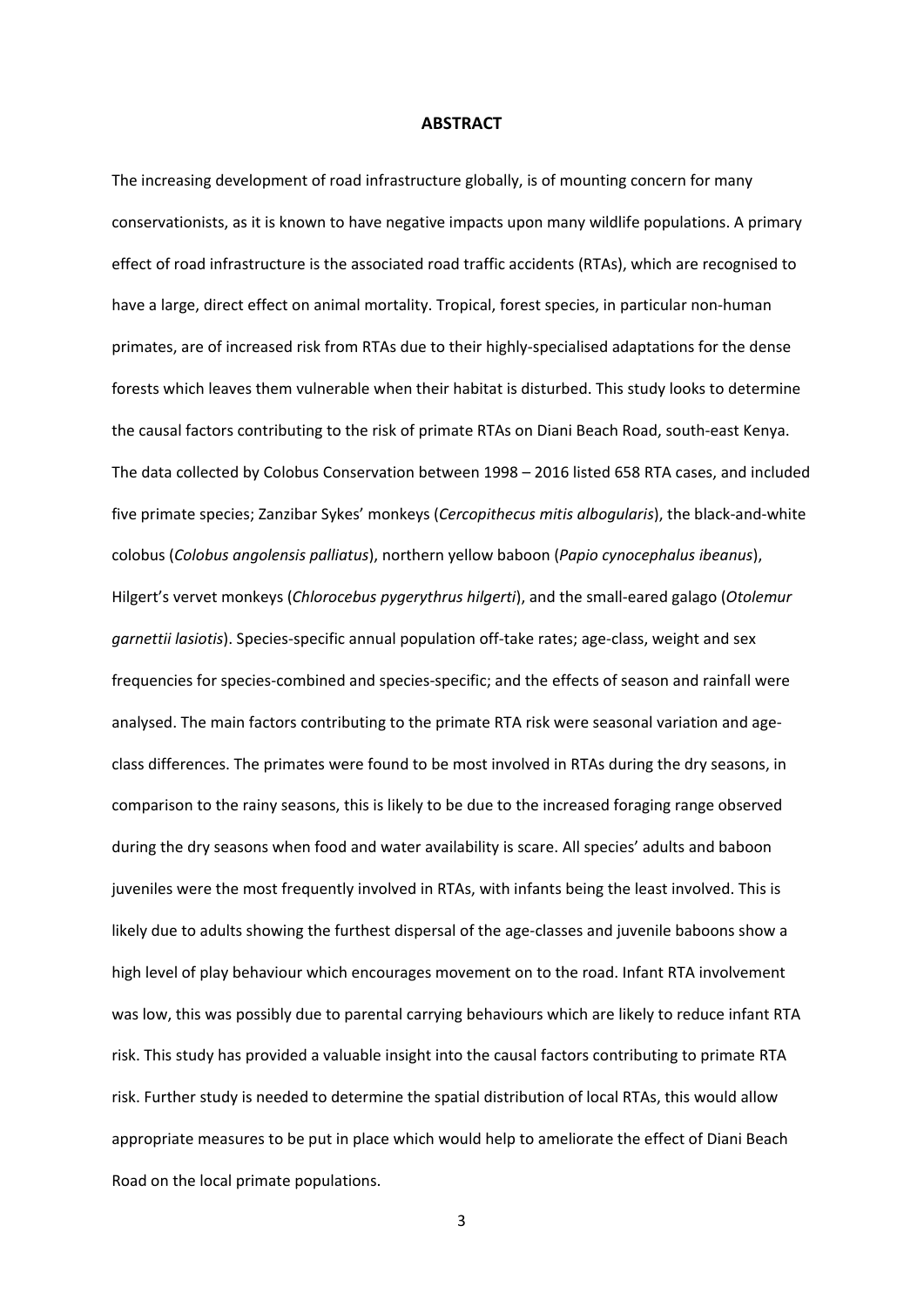## **TABLE OF CONTENTS**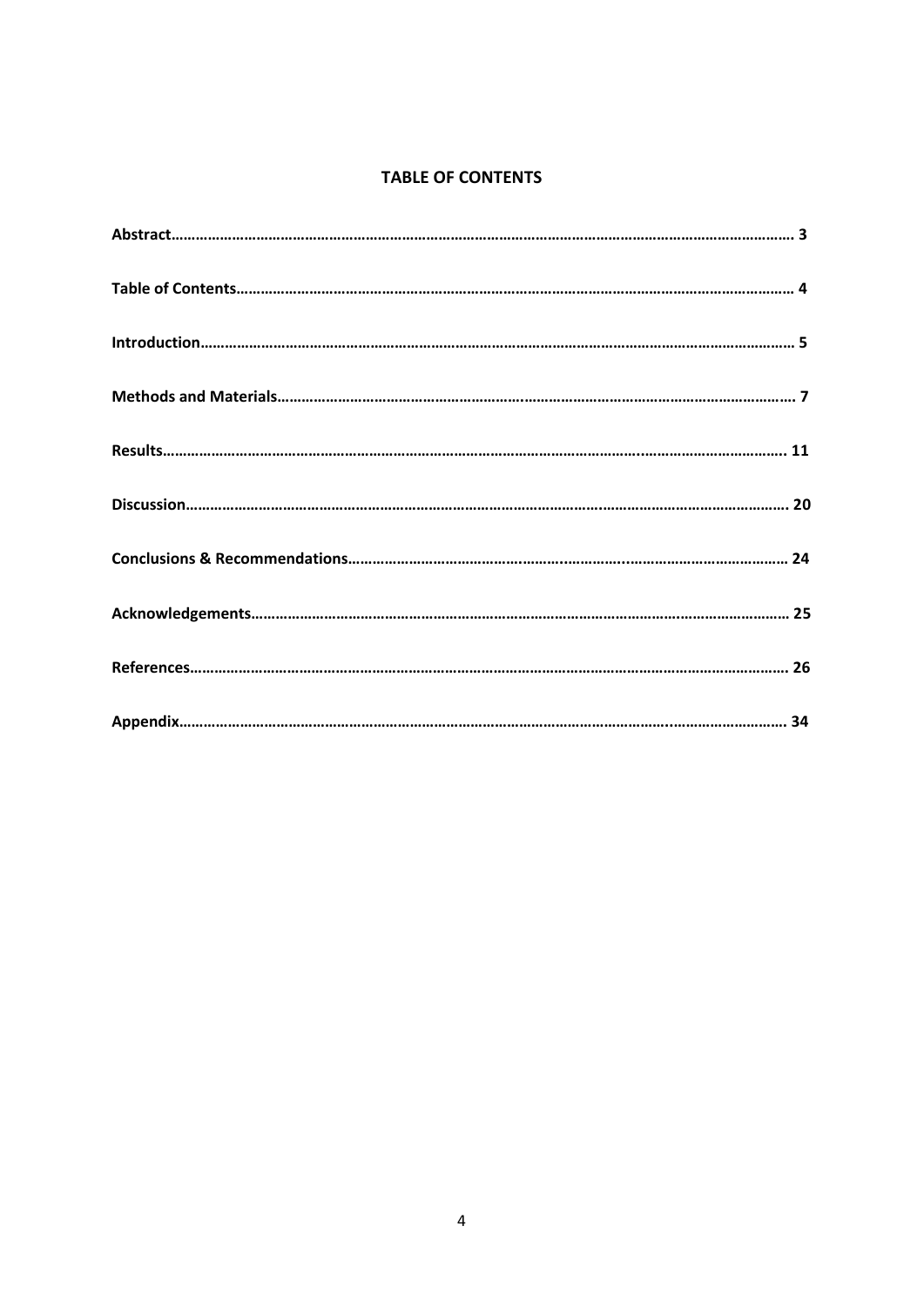#### **INTRODUCTION**

The ecological impact of anthropogenic, linear development, such as roads on wildlife, is acting as a major threat to biodiversity globally (Polak, *et al.,* 2014). Roads can influence wildlife in numerous ways (Ament, *et al.*, 2008; Ward, Dendy & Cowan, 2015), impacting indirectly – through habitat loss, degradation and most strongly habitat fragmentation (Van Der Ree, *et al.,* 2011; Ogden, 2012); whereby roads act as barriers creating small, isolated habitat patches reducing wildlife permeability (Trombulak & Frissell, 2000; Beyer, *et al.,* 2016). This restriction to movement dynamics can lead to the development of subpopulations, in turn increasing the likelihood of localised extinction (Forman & Alexander, 1998; Bissonette, 2002; Reed, 2004). More directly, roads can lead to road avoidance behaviour (Fahrig & Rytwinski 2009) and mortality through direct collisions with vehicles (Ree, *et al.,*  2007). It has been suggested that wildlife moralities are the most direct ecological effect of roads (Bissonette, 2002; Wang, *et al.*, 2013) and a leading source of vertebrate mortality (Forman & Alexander, 1998; Glista, Devault & DeWoody, 2009). Road mortality has been described as 'non‐ selective', affecting healthy, weak or sick individuals, meaning that the population viability is affected more than mortality sources that preferentially affect less‐fit individuals (Bujoczek, Ciach & Yosef, 2011; Polak, *et al.,* 2014).

These negative impacts are becoming more pronounced due to the unprecedented rate of road infrastructure development, particularly in tropical regions where few road networks previously existed (Laurance, Goosem & Laurance, 2009; Laurance, *et al.,* 2014). Species that inhabit tropical forests are particularly vulnerable to the impacts of roads, as many are specialised for the dense forests and show canopy gap and forest edge avoidance (Laurance, Stouffer & Laurance, 2004; Goosem, 2007; Laurance, Goosem & Laurance, 2009). The increasing encroachment and conversion of forested landscape to urban development is threatening many tropical species, in particular, non‐ human primates (hereafter primates) (Mazumder, 2014; Estrada, *et al.,* 2017). A number of studies have highlighted the impacts of roads on varying primate taxa, including the yellow baboon, *Papio*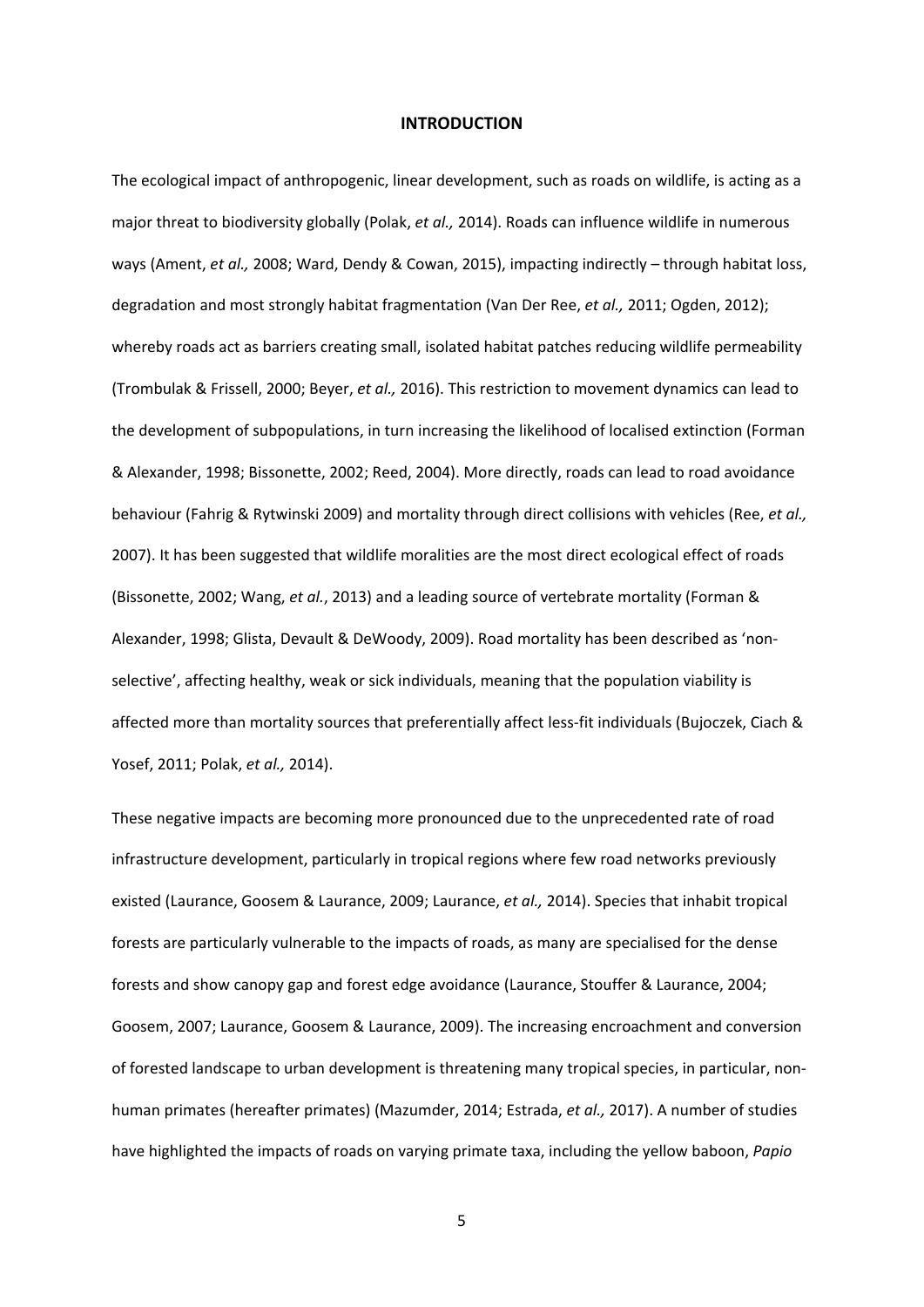*cynocephalus* (Drews, 1995); Zanzibar red colobus, *Procolobus kirkii* (Struhsaker & Siex, 1996) and the chimpanzee, *Pan troglodytes* (McLennan & Asiimwe, 2016). However, limited study has been carried out to specifically determine the factors associated with increasing threats posed by roads. Diani Forest, Kenya, is recognised as a site of high primate biodiversity with six primate species present. In 1971, 'Diani beach road' was constructed bisecting directly through Diani Forest. Since its construction, an expansion of the tourism industry has followed, leading to Diani becoming an international tourist destination. This development has subsequently led to increased traffic flow, in turn increasing the potential risk for primates to face vehicle induced injuries and mortalities. This was highlighted between 1999 and 2012, where 518 primates were recorded as injured or killed by vehicles on Diani Beach Road (Donaldson & Cunneyworth, 2015), further emphasizing the prominence for primate conservation across Diani, Kenya. However, the precise relationships between road traffic accident (RTA) occurrence and the associated temporal and spatial factors is still poorly understood.

My project aims to evaluate and determine the most significant causal factors of RTAs in the primate species along a 10‐kilometre section of Diani Beach Road, Kenya. The project will be undertaken in collaboration with Colobus Conservation, a primate conservation and rescue centre which operates to promote the conservation, preservation and protection of south eastern Kenya's primate populations. A pre‐existing database provided by Colobus Conservation will be analysed.

The database contains 658 cases, recorded from 1998 to 2016. Each case includes; date and day of week; species; age (infant/juvenile/sub adult/adult); sex (male/female); weight and case conclusion. The analysis will determine if there is a difference between the number of primate injuries and deaths between each of these categories, with the aim of determining the primary factors that are inducing road traffic related primate injuries and mortalities across this section of Diani beach road, Kenya.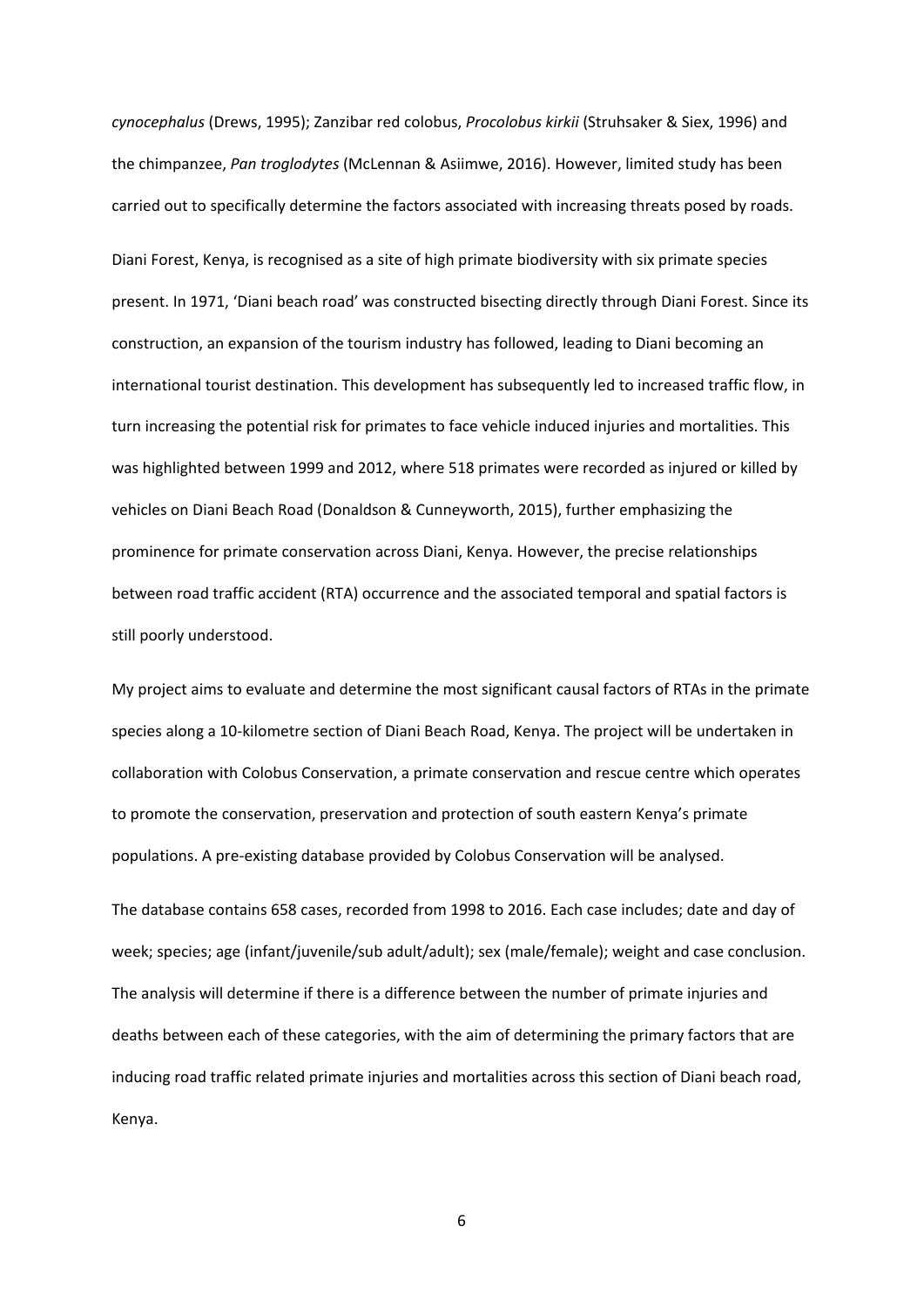## **METHODS & MATERIALS**

## **Study Site**

Diani Forest is a remnant patch of the "Zanzibar‐Inhambane floristic region", which stretches from the Kenya‐Somalia border to the Mozambique and Tanzania border, it is recognised as a global biodiversity hotspot (Myers, *et al.,* 2000; Metcalfe, Ffrench‐Constant & Gordon, 2010). The forest is located within the Kwale District of southern coastal Kenya (4°15′30′′, 4°35′30′′S and 39°35′00′′, 39°34′30′′E) (Okanga, *et al.,* 2006; Dunham, 2015), and measures approximately 455ha in area (Anderson, Rowcliffe & Cowlishaw, 2007). The climate is characterised by two dry seasons, the longer – December to March, and shorter – July to September; and two rainy seasons, with longer rains between April – June and shorter between October – November (*pers. comm.* Pamela Cunneyworth). Temperatures range from 28°C during the rainy seasons and can reach up to 35°C during the dry seasons (Okanga, *et al.,* 2006). Six primate taxa occur in and around the Diani Forest: Zanzibar Sykes' monkeys (*Cercopithecus mitis albogularis*), the black‐and‐white colobus (*Colobus angolensis palliatus*), Northern yellow baboon (*Papio cynocephalus ibeanus*), Hilgert's vervet monkeys (*Chlorocebus pygerythrus hilgerti*), small‐eared galago (*Otolemur garnettii lasiotis*) and Kenya coast galago (*Galagoides cocos*) (De Jong & Butynski, 2010). No RTAs involving Kenya coast galago were recorded, thus hereafter galago refers singly to the small‐eared galago. The RTA data was provided by Colobus Conservation and was recorded on the section of Diani Beach Road between Southern Palms Beach Resort and KFI Supermarket, an approximate distance of 10 kilometres (Fig. 1).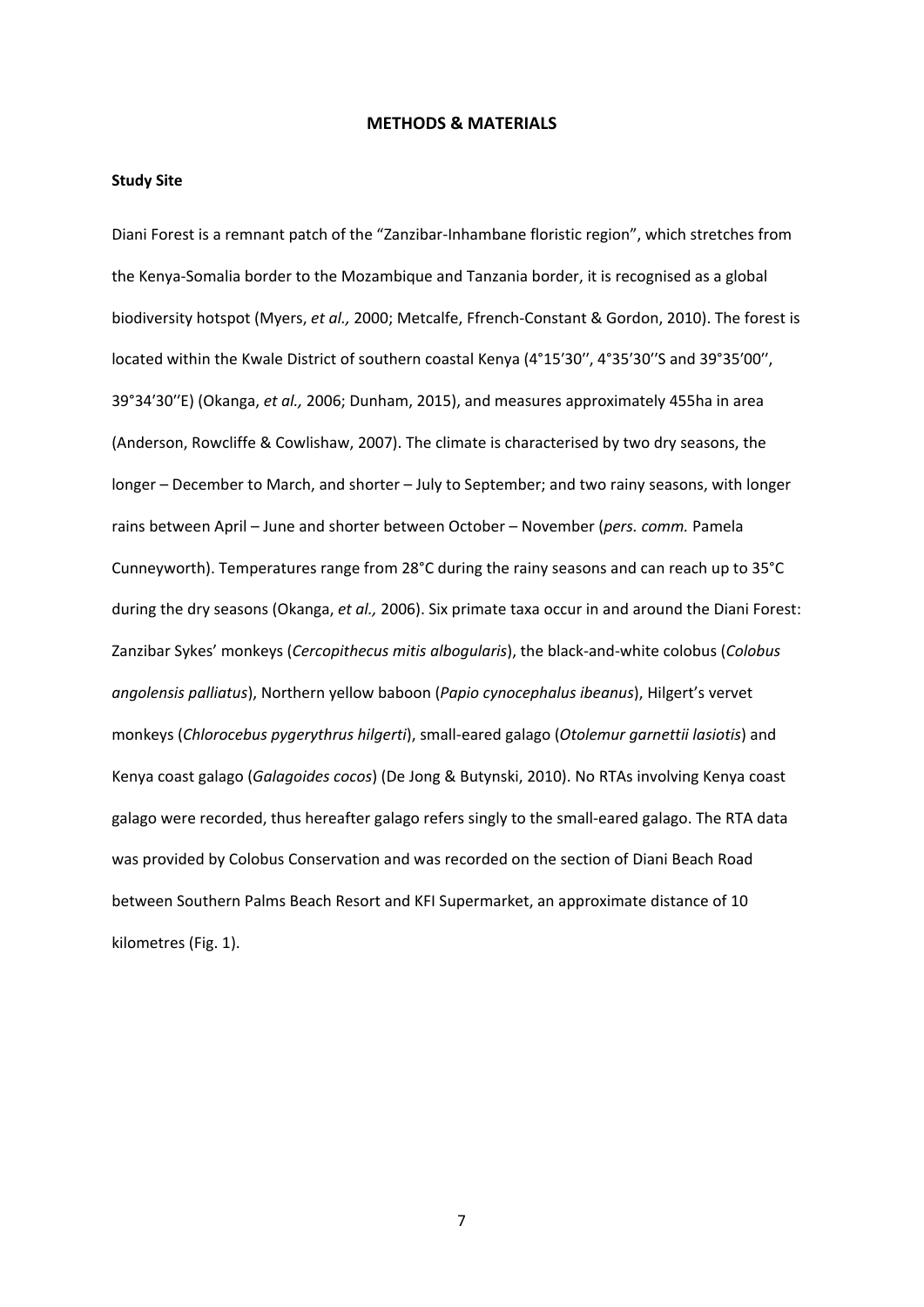

Figure 1. Diani Beach area, showing the study section of Diani Beach Road from Southern Palms Resort (A) to

KFI Supermarket (B) (Digitalglobe, 2017).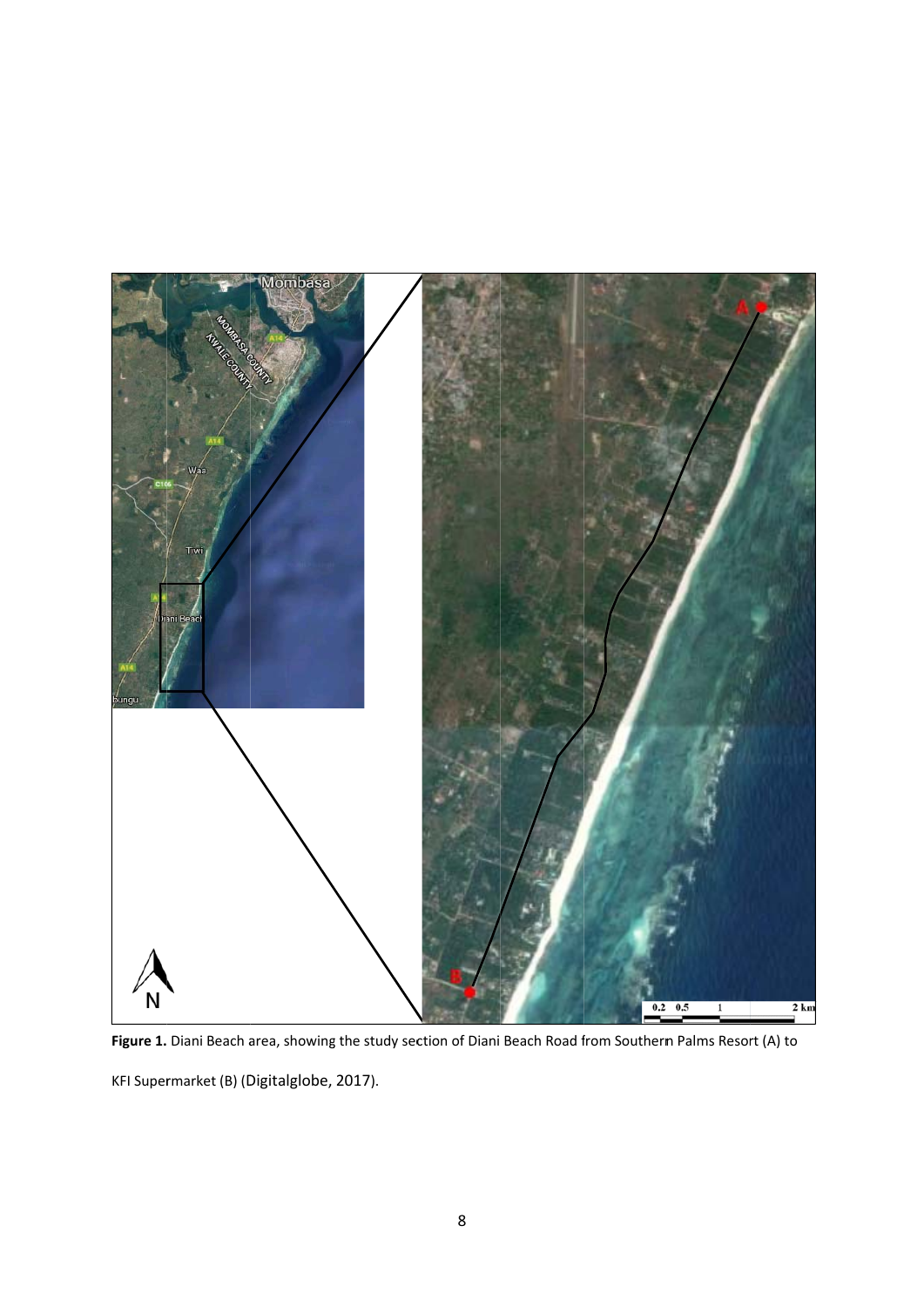#### **Study Species**

The Zanzibar Sykes' monkey (*C. m. albogularis*; hereafter Sykes), is found from southeastern Kenya into Tanzania and are a subspecies of the most common and widely distrusted forest guenon of eastern and southern Africa (Else, *et al.,* 1985; Kingdon, *et al.,* 2008b). They are medium sized primates, with adult males weighing approximately 7.6 kg and adult females 4.4 kg (Harvey, Martin & Clutton‐Brock*,* 1987). They are semi‐arboreal, diurnal and form single‐male, multi‐female troops, with a group size of 4 to 65 (Rowe, 1996; Coleman & Hill, 2014).

The Angola black‐and‐white colobus (*C. a. palliatus*; hereafter colobus), is one of six described sub‐ species of *C. angolensis* (Kingdon, *et al.,* 2008c), and has a range from the forests of Tanzania to southern Kenya (McDonald & Hamilton, 2010). They are also commonly known as Peters' Angola Colobus (Anderson, *et al.,* 2007) and belong to the family *Cercopithecidae* and the sub‐family *Colobinae* (Fimbel, *et al.,* 2001). They are medium sized primates; males weigh approximately 8.9 kg and females 7.1 kg (Bocian & Anderson, 2013). They typically live in small social troops of a single adult male and several adult females – with group sizes ranging around 10 – 15 individuals (O'Dwyer, 2012). The Angola colobus is diurnal, highly arboreal and shows an energy‐conservative lifestyle (Wijtten, *et al.,* 2012; Dunham & McGraw, 2014; Dunham, 2015).

The northern yellow baboon (*P. c. ibeanus*; hereafter baboon), is one of two subspecies of *P. cynocephalus*, and is found in southern Somalia and southeast and coastal Kenya (Kingdon, Butynski & De Jong*,* 2016). They are diurnal, terrestrial and live in multi‐male, multi‐female troops (Napier & Napier, 1985). They are the largest of the primates that inhabit the Diani area, with males weighing approximately 25 kg and females approximately 12 kg, and have an average group size of 28 (Rowe, 1996).

The Hilgert's vervet monkey (*C. p. hilgerti*; hereafter vervet) are widespread across eastern and southern Africa, ranging from Ethiopia and Southern Somalia, through eastern Africa, and south to South Africa (Kingdon, *et al.*, 2008a). Vervet monkeys live in multi-male, and multi-female groups,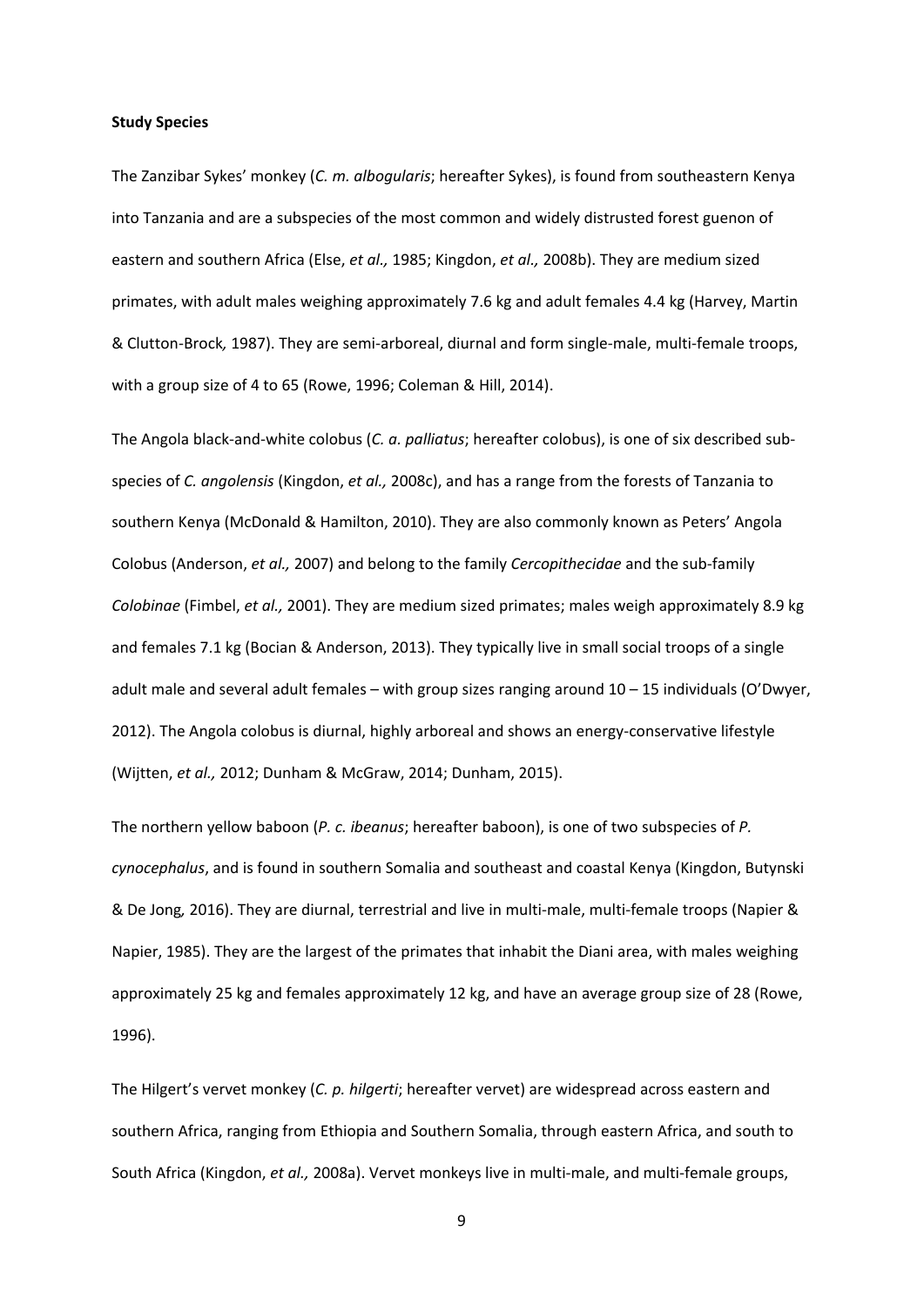with a typical troop size less than 20 individuals (Willems & Russell, 2009a). They are diurnal, semiterrestrial and are relatively small, with males weighing approximately  $4 - 8$  kg and females  $3 - 5$  kg (Willems, & Russell, 2009b).

The small‐eared galago (*O. g. lasiotis*; hereafter galago) is found along the coastal regions of East Africa, ranging from the Ruvuma River in Tanzania to the Juba River area in Somalia (Nash, Bearder & Olson, 1989) and is one of four subspecies of *O. garnettii* (Butynski, Bearder & De Jong, 2008). They are the smallest of the primates recorded by Colobus Conservation, with males weighing approximately 820g and females approximately 720g (Rowe, 1996). Galago's are solitary, arboreal, nocturnal (Nowak, 1999; Bearder, *et al.,* 2003) and are described as promiscuous (Rowe, 1996).

## **Data collection**

An emergency rescue team at Colobus Conservation is on hand, 24 hours a day, 7 days a week to respond and investigate any primate welfare cases reported by local community members to Colobus Conservation. Each case is subsequently logged and where possible, records of the date; species; weight; age; cause of incident; and case conclusion: dead/died/euthanised/released/not captured are recorded. The age of each individual is determined by species‐specific weight measurements (Appendix, Table 1). Census data for all diurnal primates will be used.

#### **Statistical Analysis**

All RTAs recorded between 1998 and 2016 were collated into a spreadsheet for subsequent statistical analysis. All analysis was conducted through SPSS statistic software (IBM Corp, Version 24). Shapiro‐Wilk tests of normality were conducted against the data to determine if parametric statistical requirements were met, and as it was found to be non‐normally distributed, thus non‐ parametric statistical analyses were carried out.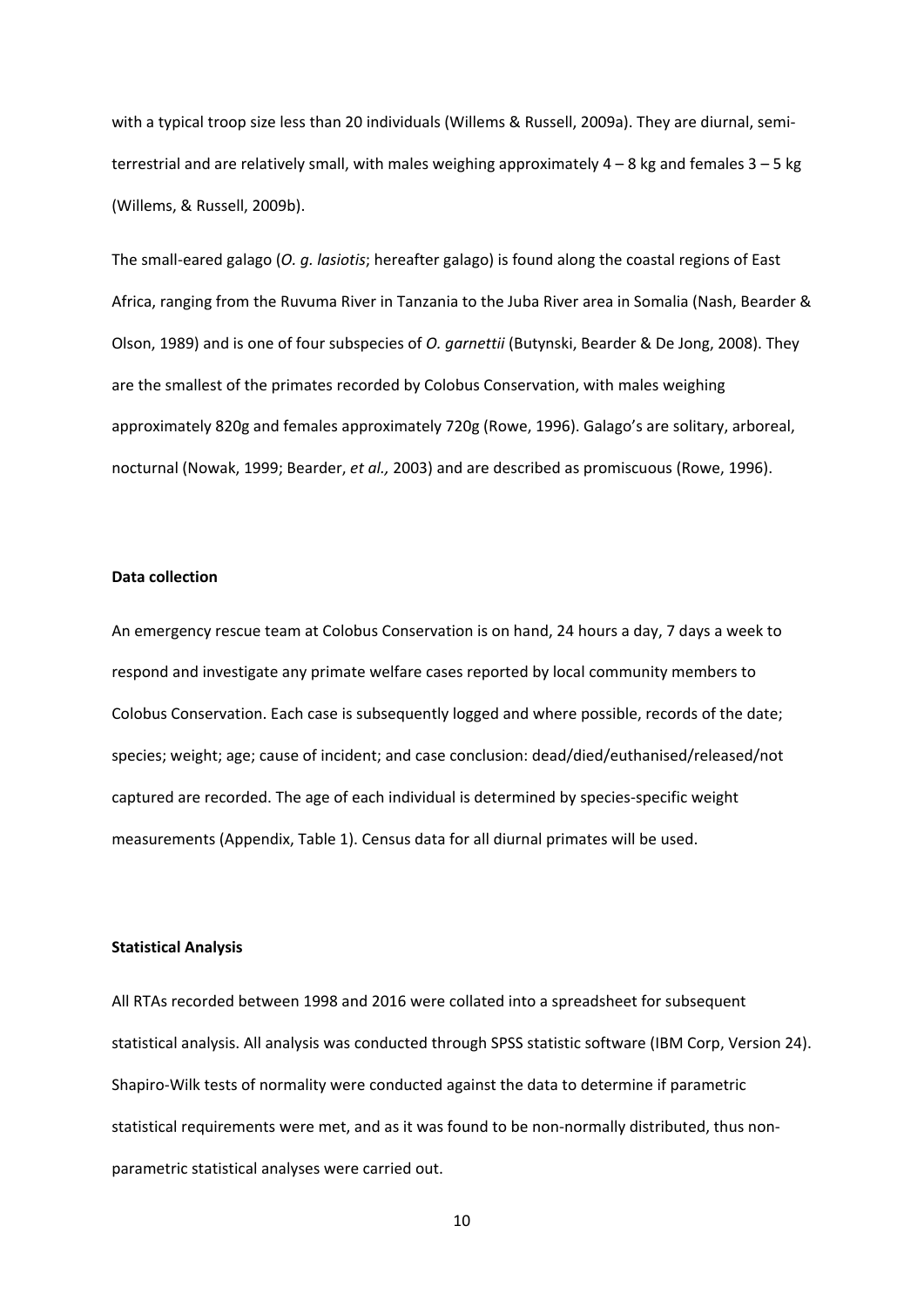Annual census data for the primate populations was made available by Colobus Conservation and was available for all diurnal species; colobus, Sykes, vervet and baboon from 2001, 2002, 2004 to 2006, and 2010 to 2016. No annual census data was available for galagos. Rainfall data was also available from Colobus Conservation.

#### **RESULTS**

Between January 1998 and December 2016, a total of 1916 welfare cases were recorded by Colobus Conservation. Of those, 658 cases were RTAs which represented 34% of the total number of cases reported to Colobus Conservation.

## **Species**

The species involved most frequently in RTAs were Sykes, 54.5% (*n* = 358), respectively ‐ colobus, 23.0% (*n* = 151); vervet, 14.0% (*n* = 92); baboon, 6.5% (*n* = 43) and galago 2.0% (*n* = 13). To determine the species-specific annual population percentage involvement in RTAs (off-take rates), annual census data for each population was used.

No significant differences in RTA off-take rates were observed between the species (Kruskal-Wallis:  $X^2$  = 6.078, *df* = 3, *P* = 0.108). Annual colobus off-take fluctuated between 0.00% and 5.02%, with a median of 2.64% (*IQR* = 1.59 – 3.61); Sykes' between 2.23% and 6.60%, median of 3.32% (*IQR* = 2.13 – 4.59); vervet between 1.19% and 5.00%, with a median of 2.66% (*IQR* = 2.01 – 3.59) and baboon between 0.00% and 5.10%, with a median of 1.79% (*IQR* = 1.00 – 2.90). No census data was available for galago.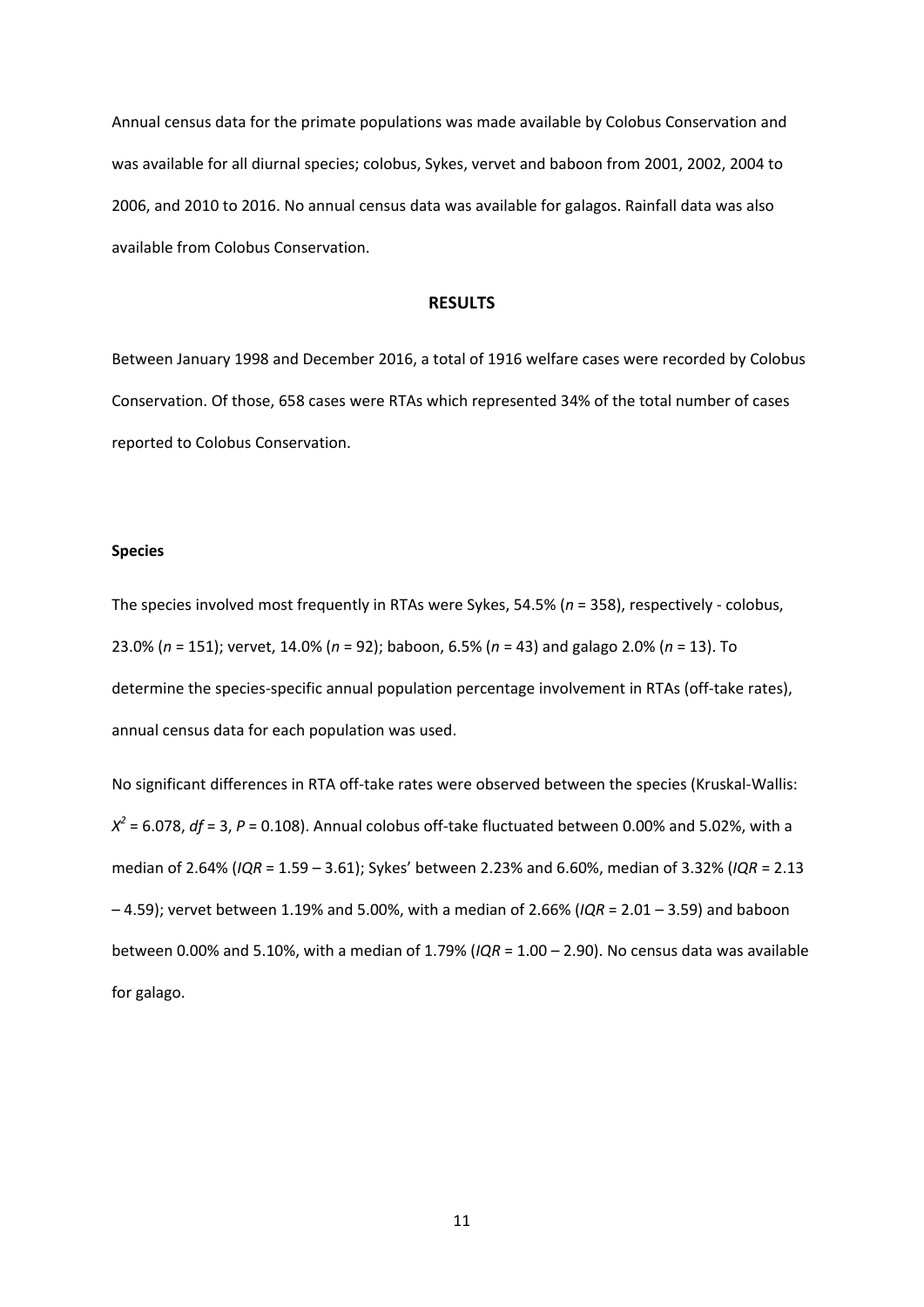#### **Age‐class**

Adults were involved in RTAs most frequently, 46.0% (*n* = 302), respectively – juvenile, 26.6% (*n* = 175); subadult, 19.3% (*n* = 127); infant 5.2% (*n* = 34) and 2.9% unknown age was observed (*n* = 19).

Analysis provided strong evidence that the species‐combined RTA frequency showed significant differences across the age‐classes (Kruskal‐Wallis: *X2* = 54.724, *df* = 3, *P* = <0.000). Subsequent Bonferroni post hoc tests showed that adults were involved in RTAs significantly more than all other age classes (*P* = <0.000) and that infants were involved significantly less than all other age classes (*P*  $= <0.000$ ).

Analysis on the RTA frequency across species‐specific age‐class provided strong evidence that there are significant differences between species-specific RTA involvement and age-class variation. Subsequent application of Bonferroni post hoc tests highlighted where the significance lies.

Significant differences were observed between colobus RTA frequency and the varying age‐classes (Kruskal-Wallis:  $X^2$  = 30.612,  $df$  = 3,  $P$  = <0.000; Fig. 2). Adults were involved in RTAs significantly more than all other age‐classes; sub‐adults (*X<sup>2</sup>* = 5.868, *df* = 1, *P* = 0.015), juveniles (*X<sup>2</sup>* = 14.031, *df* = 1, *P* = <0.000) and infants (*X<sup>2</sup>* = 22.302, *df* = 1, *P* = <0.000). Infants involved in RTAs were significantly lower than subadults ( $X^2$  = 13.495, *df* = 1, *P* = <0.000).

Significant differences were seen to occur between Sykes RTA frequency and the different age‐ classes (Kruskal‐Wallis: *X<sup>2</sup>* = 49.758, *df* = 3, *P* = <0.000; Fig. 2). Adults were involved in RTAs significantly more than all other age-classes; infants ( $X^2$  = 27.967,  $df$  = 1,  $P$  = <0.000), sub-adults ( $X^2$  = 20.550,  $df = 1$ ,  $P = 0.005$ ) and juveniles ( $X^2 = 11.148$ ,  $df = 1$ ,  $P = 0.001$ ). Infants involved in RTAs were significantly lower than subadults ( $X^2$  = 13.143,  $df$  = 1,  $P$  = <0.000) and juveniles ( $X^2$  = 24.578,  $df$  = 1,  $P$  $=$  <0.000).

Significant differences were observed between vervet RTA frequency and the differing age‐classes (Kruskal-Wallis:  $X^2 = 21.794$ ,  $df = 3$ ,  $P = 0.000$ ; Fig. 2). Adults were involved in RTAs significantly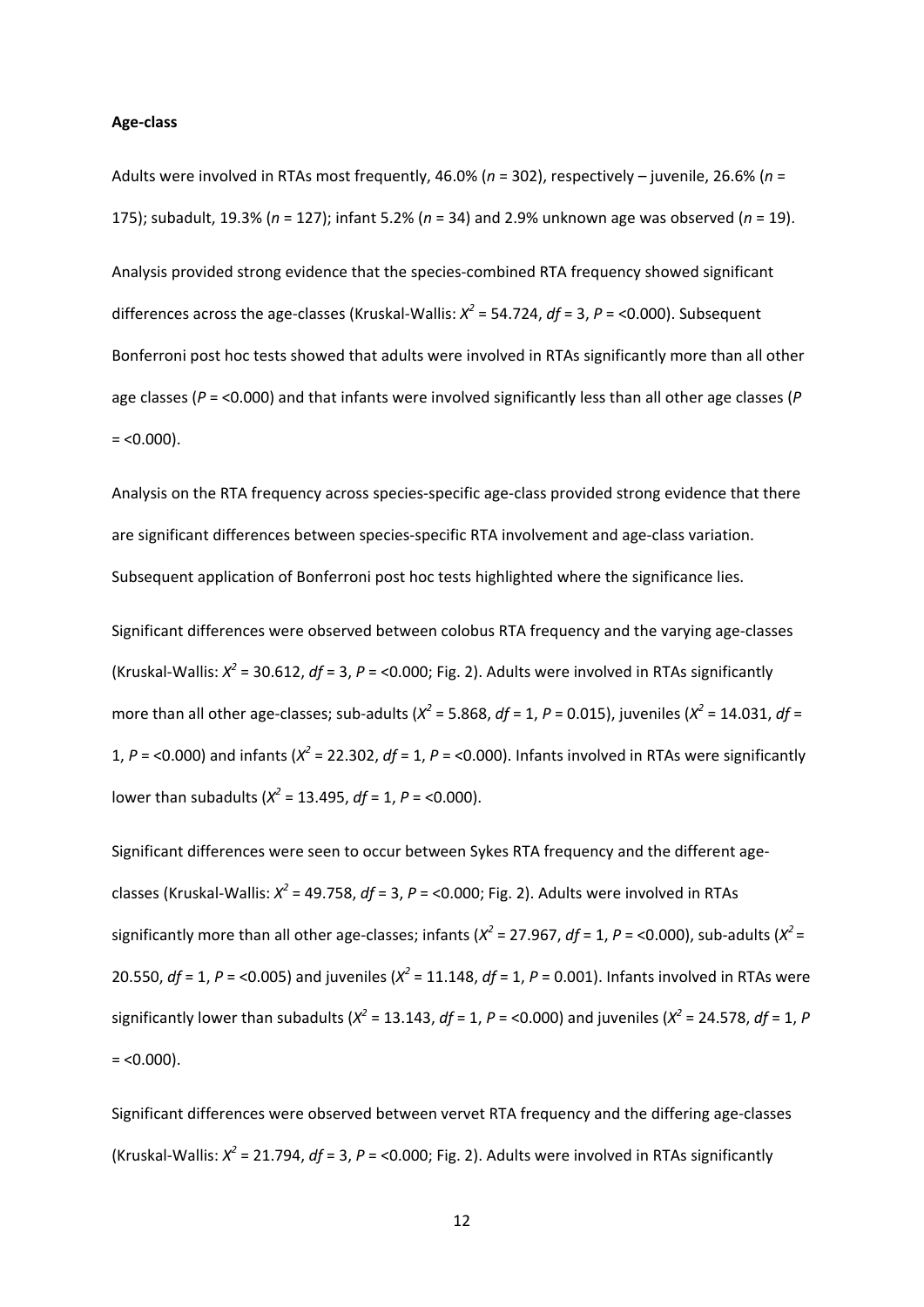more than infants ( $X^2$  = 15.474, df = 1, P = <0.000) and sub-adults ( $X^2$  = 5.935, df = 1, P = 0.015). Infants involved in RTAs were significantly lower than juveniles ( $X^2$  = 13.363, df = 1, P = <0.000).

Significant differences were seen between baboon RTA frequency and the different age-classes (Kruskal-Wallis:  $X^2$  = 23.976, df = 3, P = <0.000; Fig. 2). Juveniles were involved in RTAs significantly more than all age-classes; infants ( $X^2$  = 15.989, df = 1, P = <0.000), sub-adults ( $X^2$  = 14.181, df = 1, P = <0.000) and adults ( $X^2$  = 5.248, df = 1, P = 0.022). Infants involved in RTAs were significantly lower than juveniles ( $X^2$  = 13.363, df = 1, P = <0.000).

Significant differences were also seen to occur between galago RTA frequency and age-class variation (Kruskal-Wallis:  $x^2$  = 13.195, df = 3, P = 0.004; Fig. 2). Adults RTA frequency was significantly higher than infants and juveniles ( $X^2$  = 6.892, df = 1, P = 0.009). No infant or juvenile galago RTAs were recorded.



Figure 2. Species-specific age-class RTA frequency percentages.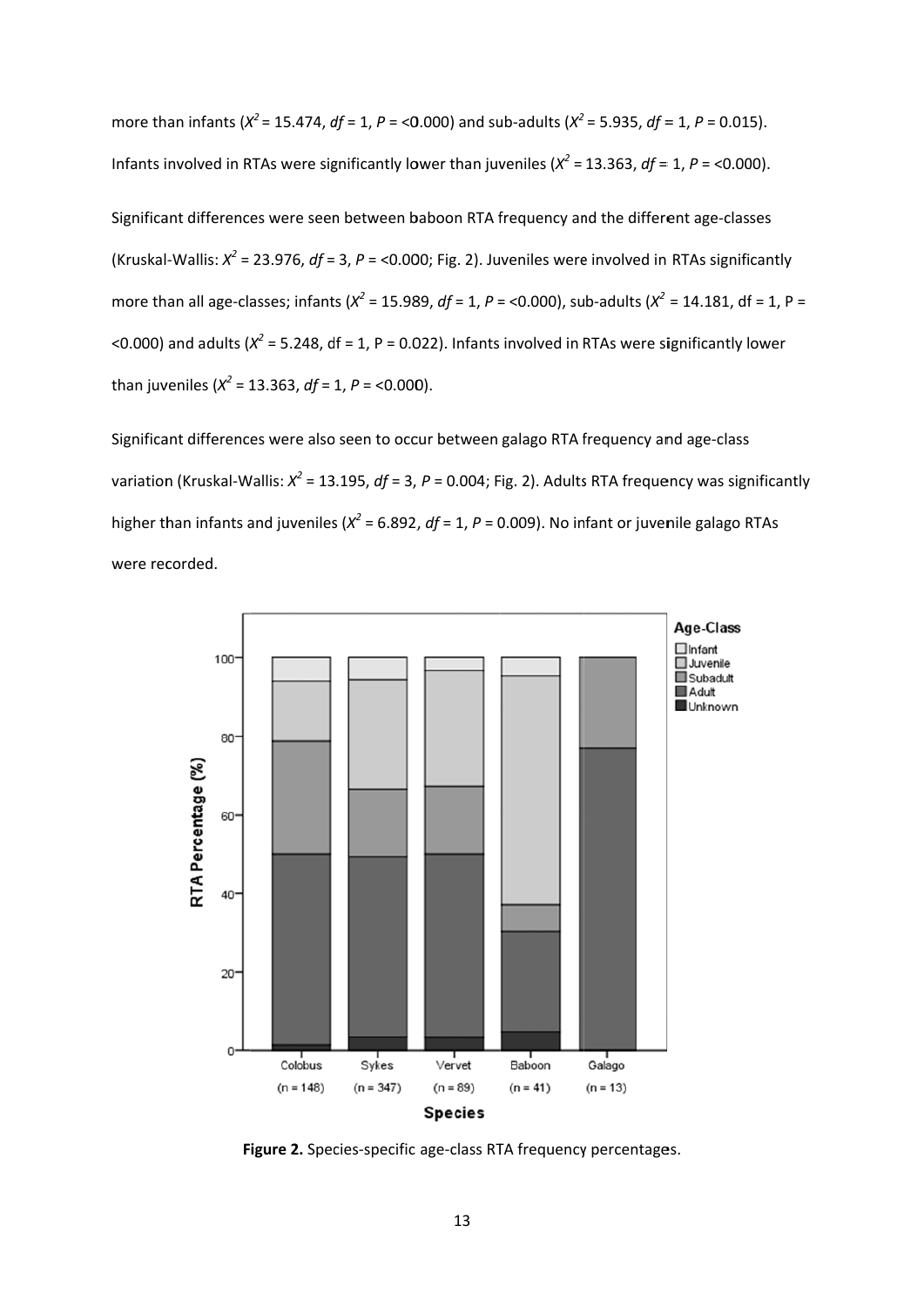**Sex** 

Females were involved in RTAs slightly more frequently; 45.7% (*n* = 300), than males; 44.3% (*n* = 291) (Table 1). Unknown sex accounted for 9.9% (*n* = 65) and hermaphrodite for 0.2% (*n* = 1).

No significant differences were observed between male and female annual RTA involvement for species‐combined (Kruskal‐Wallis: *X<sup>2</sup>* = 0.156, *df* = 1, *P* = 0.693), colobus (Kruskal‐Wallis: *X<sup>2</sup>* = 0.042, *df* = 1, *P* = 0.837), Sykes (Kruskal‐Wallis: *X<sup>2</sup>* = 1.562, *df* = 1, *P* = 0.211), vervet (Kruskal‐Wallis: *X<sup>2</sup>* = 2.989, *df* = 1, *P* = 0.084), baboon (Kruskal‐Wallis: *X<sup>2</sup>* = 0.503, *df* = 1, *P* = 0.478) and galago (Kruskal‐ Wallis: *X<sup>2</sup>* = 0.771, *df* = 1, *P* = 0.380).

|                | Male | Female |
|----------------|------|--------|
| <b>Colobus</b> | 68   | 73     |
| <b>Sykes</b>   | 145  | 178    |
| <b>Vervet</b>  | 51   | 31     |
| <b>Baboon</b>  | 23   | 16     |
| Galago         | 4    | 2      |
|                |      |        |

**Table 1.** Summary of the total number of male and female individuals involved in RTAs.

## **Sex and Age‐class**

For all species combined, a significant association between sex and age‐class was seen (Two‐way Chi‐square Classification: *X<sup>2</sup>*= 12.383, *N* = 585, *df* = 3, *p* = 0.006; Fig. 3). A post hoc standardised residual analysis was carried out to identify the cases that were significantly different from that of the expected, if the null hypothesis were true (> 1.96), thus contributing to the significant result. Standardised residuals were transformed, and exact *P*-values were determined and subsequently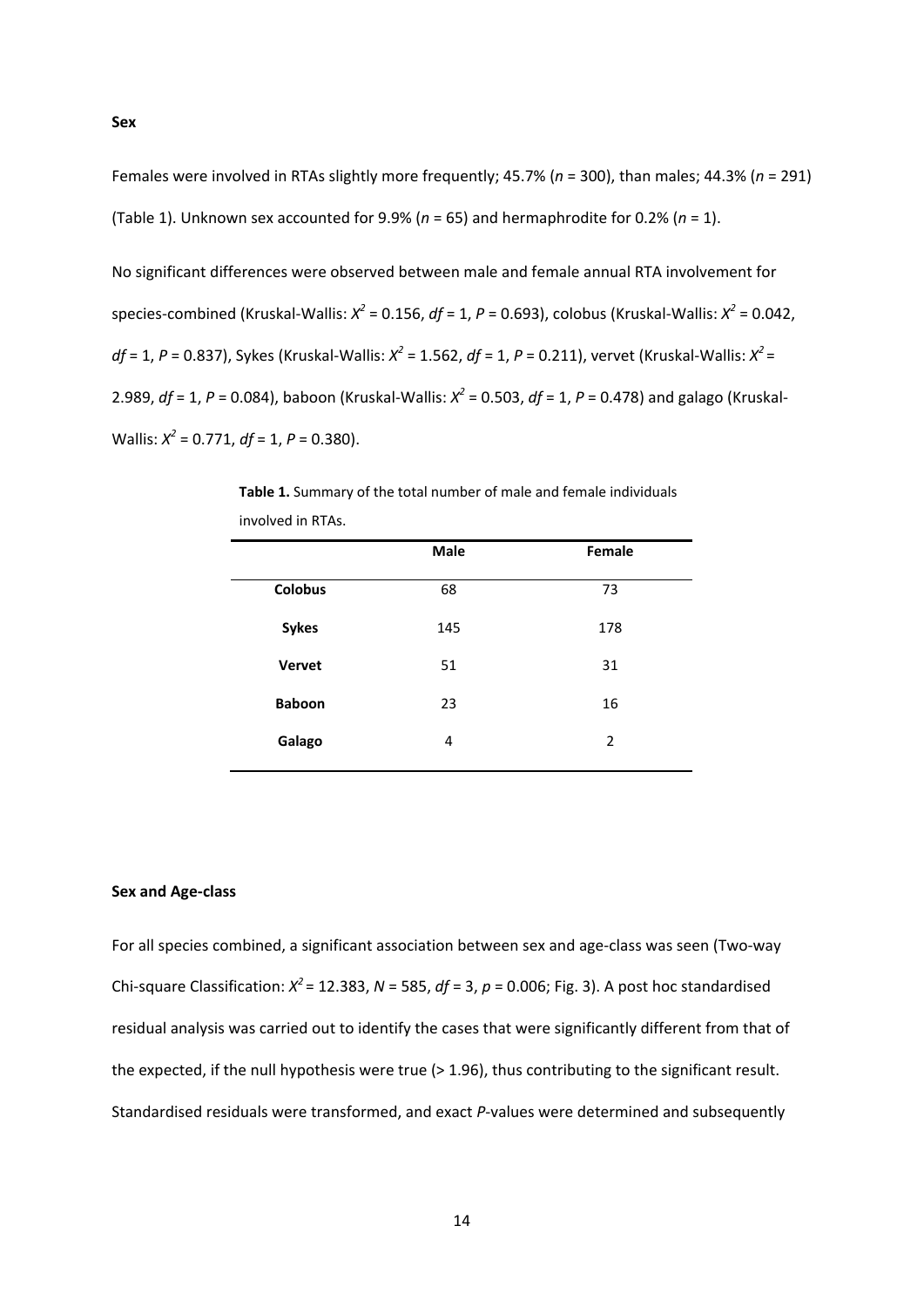compared to the Bonferroni adjusted P-value of 0.0062. Both male and female adults have

significantly greater RTA risk, whilst infants show the lowest potential RTA risk (Table 2).

|                 | <b>Male</b>       |                          | Female            |                          |  |
|-----------------|-------------------|--------------------------|-------------------|--------------------------|--|
|                 | Chi-Square Values | <b>Adjusted P-values</b> | Chi-Square Values | <b>Adjusted P-values</b> |  |
| Infant          | 1.46              | 0.2263                   | 1.46              | 0.2263                   |  |
| Juvenile        | 2.40              | 0.1211                   | 2.40              | 0.1211                   |  |
| <b>Subadult</b> | 6.30              | 0.0121                   | 6.30              | 0.0121                   |  |
| <b>Adult</b>    | 8.07              | $0.0045*$                | 8.07              | $0.0045*$                |  |

Table 2. Statistical significance of the association between species-combined sex and age-class variation. Summary of the chi-square values and adjusted P-values.

\*P values less than the Bonferroni adjusted P value of 0.0062.



Figure 3. Species-combined RTA count for combined sex and age-class.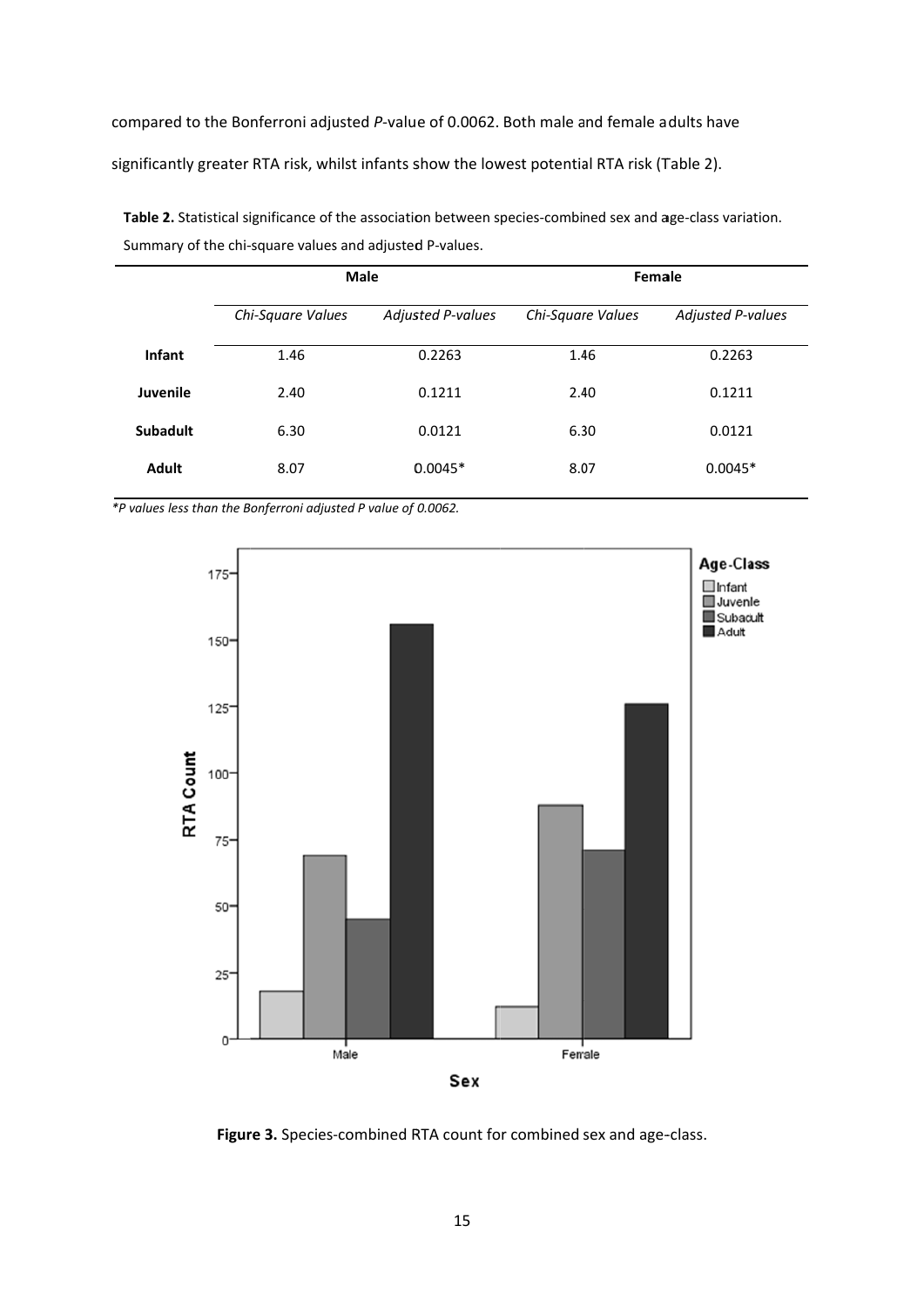#### Weight

The weights available for species-combined ( $N = 372$ ) were grouped into fourteen categories (Appendix, Table 2) and subsequent analysis was carried out. No significant difference was observed between the species-combined RTA frequency and weight categories (Kruskal-Wallis:  $X^2$  = 21.596, df = 13,  $P$  = 0.062). However, an indication that RTA risk is greatest between 4.0 - 4.9 kg, and subsequently reduces above 6.9 kg can be made from Figure 4.



Figure 4. Species-combined RTA frequency across fourteen weight categories.

## **Seasonal Variation**

RTAs occurred most prominently during the long dry season, season 1 (39.7%,  $n = 261$ ) and the short dry season, season 3 (23.9%,  $n = 157$ ), compared to the long rainy season, season 2 (19.0%,  $n = 125$ ) and the short rainy season, season 4 (17.4%,  $n = 114$ ).

RTA frequencies were weighed against the associated number of months in each season to allowed for subsequent seasonal comparison.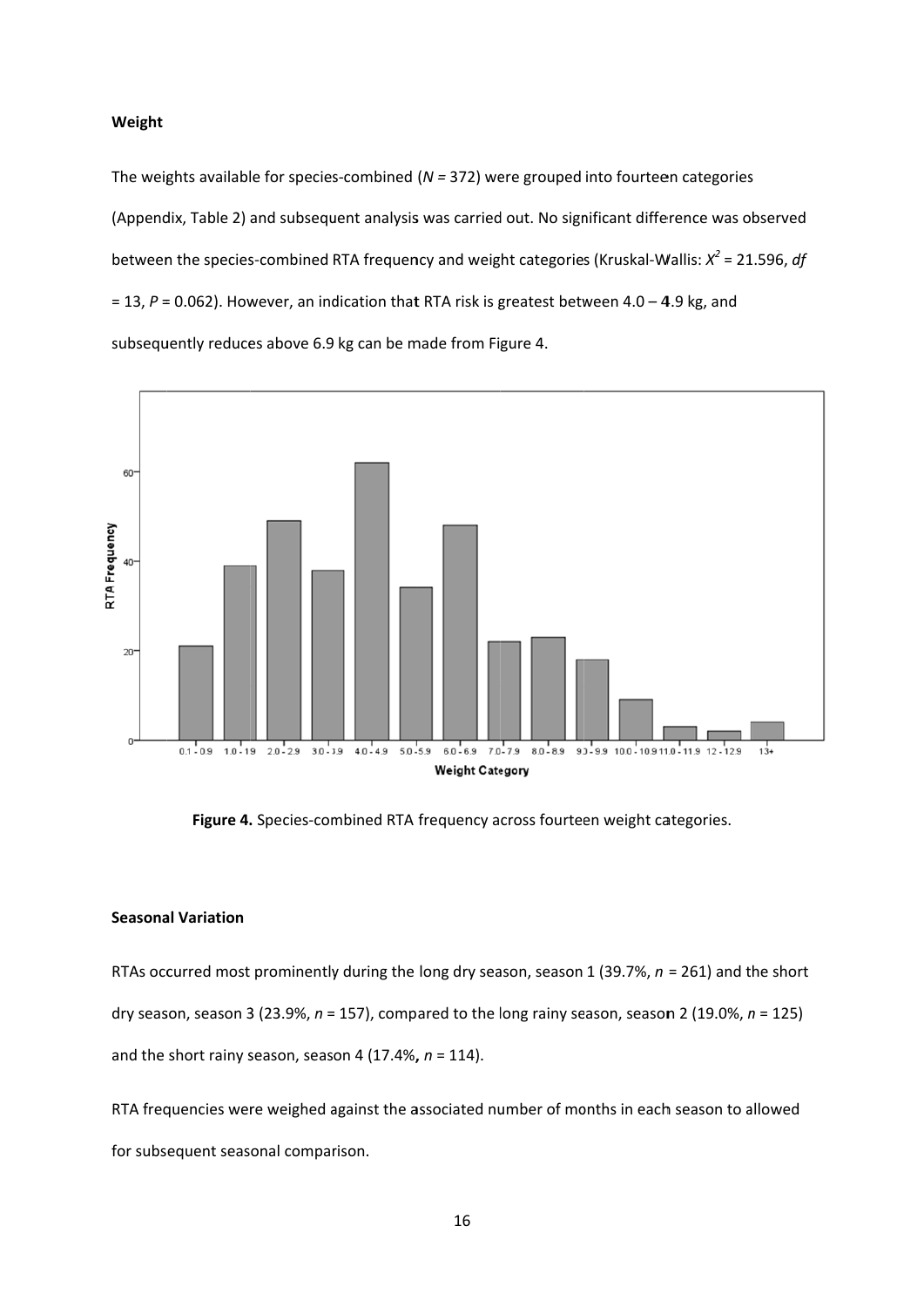A univariate general linear model analysis on the average RTA frequency provided strong evidence that there was a significant difference in species-combined RTA frequency and the four seasons ( $F_{3,72}$ ) = 7.474,  $n_1$  = 19,  $n_2$  = 19,  $n_3$  = 19,  $n_4$  = 19,  $P$  = <0.000; Fig. 5). Parameter estimates suggest that RTA frequency is significantly less during the longer rainy season, season 2 ( $P = 0.032$ ), compared to the other seasons. The longer rainy season showed the lowest median annual RTA frequency; 2, IQR = 1.64 – 2.78, and the long dry season showed the highest; 3.25,  $IQR = 2.79 - 4.08$  (Fig. 5).



Figure 5. Annual RTA frequency of species-combined across the four seasons; Season 1 (median = 3.25, IQR = 2.79 - 4.08); Season 2 (median = 2.00, IQR = 1.64 - 2.78); Season 3 (median = 3.00, IQR =  $2.35 - 3.13$ ; Season 4 (median = 3.00,  $IQR = 2.50 - 3.50$ ).

Univariate general linear model analysis for species-specific RTA frequency and seasonal variation showed varying significance.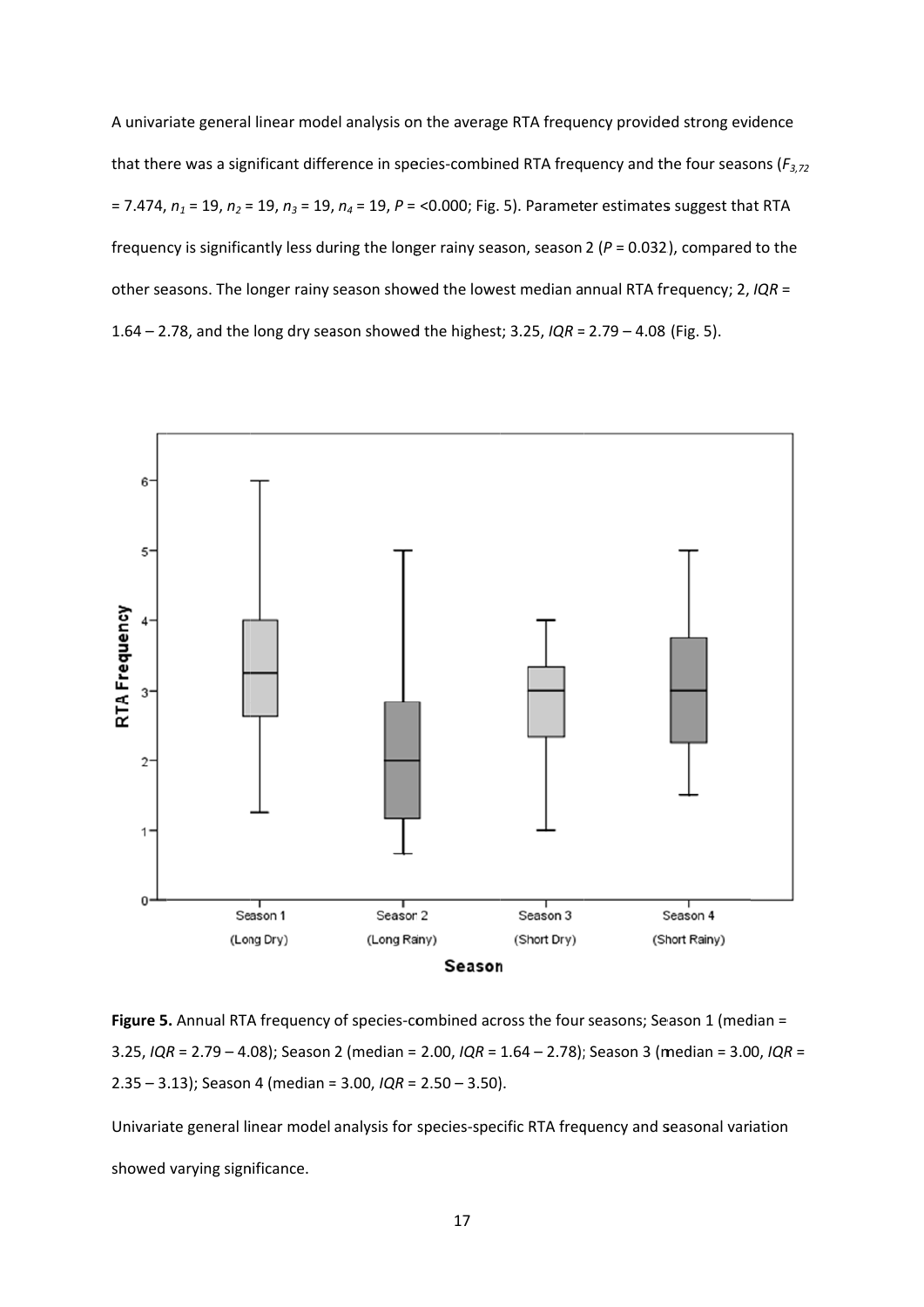Significant differences occur between colobus involved RTA frequency and seasonal variation ( $F =$ 7.478,  $df = 3$ ,  $P = 0.000$ ; Fig. 6). Parameter estimates suggest that colobus RTA frequency is significantly higher during the longer dry season, season 1, ( $P = 0.019$ ), and significantly lower during the longer rainy season, season 2 ( $P = 0.022$ ), compared to the other seasons. Significant differences occur between Sykes RTA frequency and seasonal variation ( $F = 3.907$ ,  $df = 3$ ,  $P = 0.012$ ; Fig. 6). Parameter estimates suggest that Sykes RTA frequency is significantly lower during the short dry season, season 3, ( $P = 0.018$ ). Significant differences occur between vervet RTA frequency and seasonal variation ( $F = 4.484$ ,  $df = 3$ ,  $P = 0.006$ ; Fig. 6). Parameter estimates suggest that vervet RTA frequency is significantly higher during the short dry season, season 3, ( $P = 0.018$ ). No significant difference is observed between baboon or galago RTA frequency and seasonal variation.



Figure 6. Significant species-specific age-class RTA frequency percentages across the four seasons.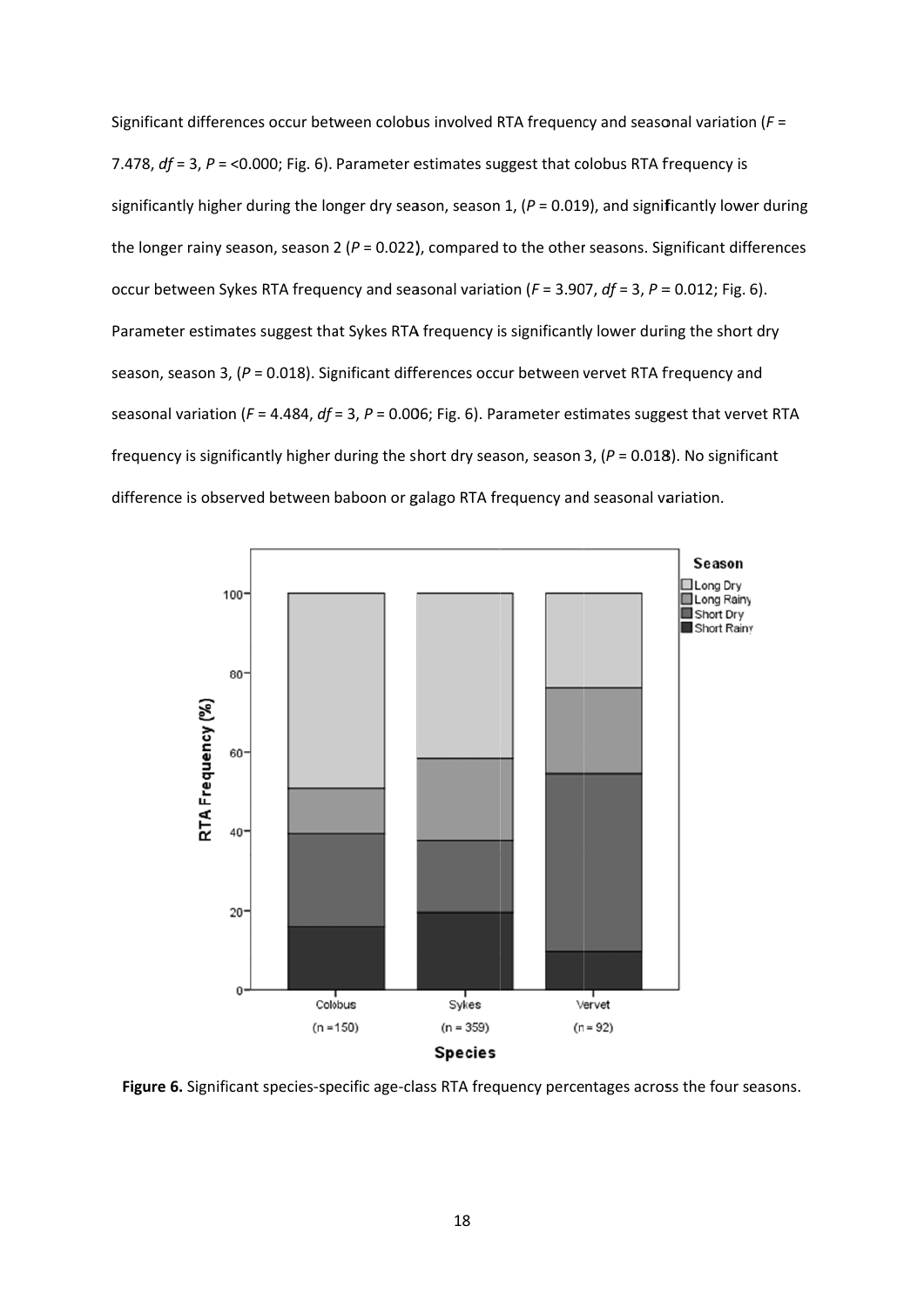#### **Day of Week**

Kruskal‐Wallis analysis showed that there was no significant difference between the days of week and species-combined RTA frequency  $(X^2 = 5.445, df = 6, P = 0.488)$ .

## **Rainfall**

A linear regression model showed that there was no significant relationship between annual mean rainfall and annual species-combined mean RTA frequency ( $y = 0.006 x + 34.022$ ,  $F = 0.006$ ,  $P =$  $0.937, R^2 = 0.000$ ).

## **Mortality Rate and Survivorship**

Case conclusions of the species‐combined RTA cases showed low survival rates, as only 6.7% of individuals were treated and released from the Colobus Conservation veterinary clinic. Mortality occurred in 85.9% of cases, while 7.3% were not captured or found to be present on arrival at the reported incident site. For those that incurred mortality (*n =* 562), 79.9% were discovered dead or died on arrival at the veterinary clinic, 9.8% died during treatment, and 10.3% were euthanised. Species‐specific case conclusions can be found in Table 3.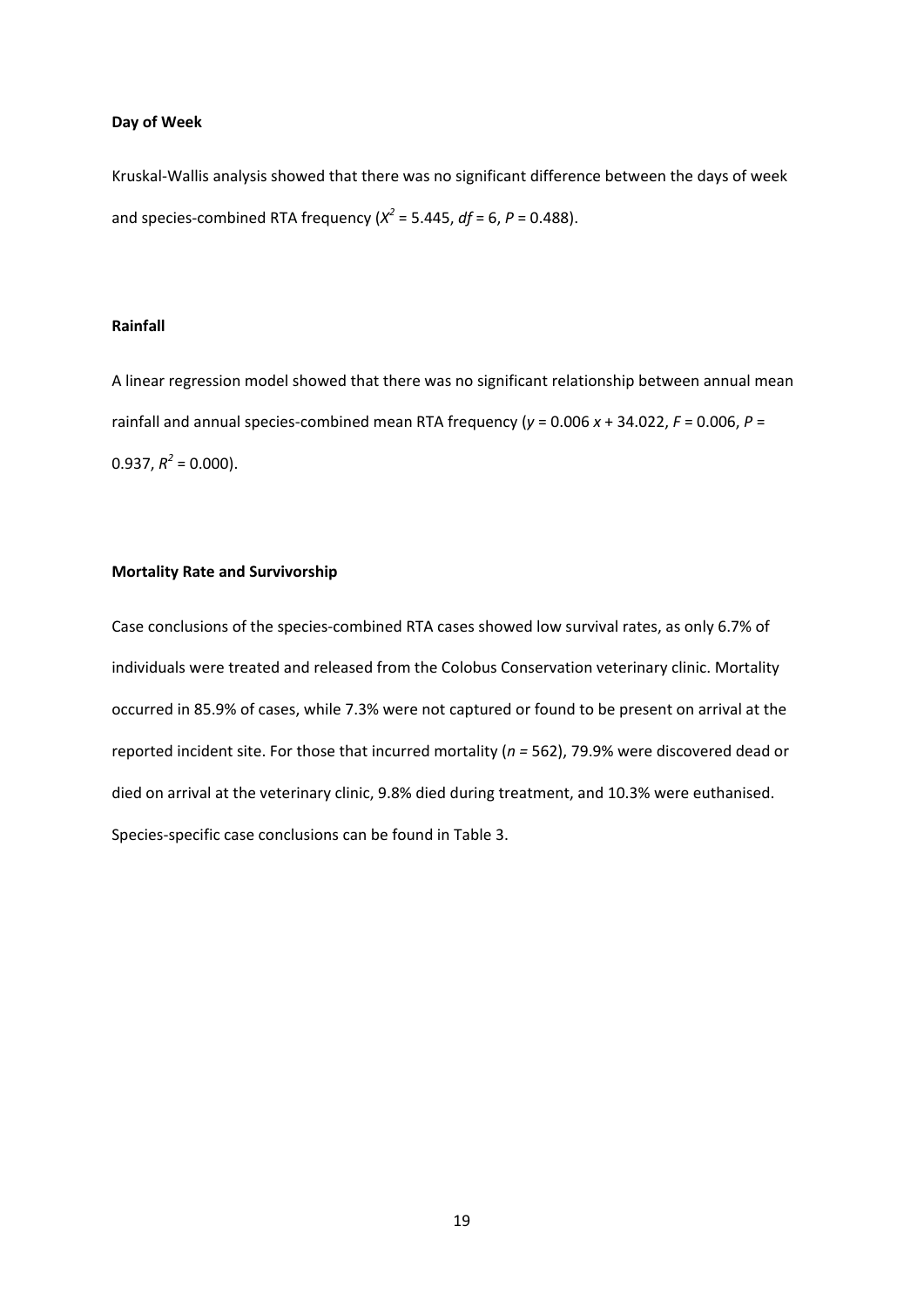|                                 | <b>Colobus</b>                                             | <b>Sykes</b>                                              | <b>Vervet</b>                                             | <b>Baboon</b>                                              | Galago                                                    |
|---------------------------------|------------------------------------------------------------|-----------------------------------------------------------|-----------------------------------------------------------|------------------------------------------------------------|-----------------------------------------------------------|
|                                 | $(n = 150)$                                                | $(n = 356)$                                               | $(n = 92)$                                                | $(n = 43)$                                                 | $(n = 13)$                                                |
| Survivorship<br>Rates           | 6.7%                                                       | 7.0%                                                      | 10.9%                                                     | 2.3%                                                       | 0.0%                                                      |
| <b>Mortality Rates</b>          | 81.3%<br>(83.6% dead*;<br>8.2% died**;<br>8.2% euthanised) | 89.0%<br>(80.8% dead*<br>9.1% died**<br>10.1% euthanised) | 89.0%<br>(80.8% dead*<br>9.1% died**<br>10.1% euthanised) | 79.3%<br>(72.6% dead*<br>11.0% died**<br>16.4% euthanised) | 92.3%<br>(58.3% dead*<br>33.3% died**<br>8.3% euthanised) |
| <b>Not Captured</b><br>or found | 14.0%                                                      | 3.7%                                                      | 9.8%                                                      | 9.3%                                                       | 7.7%                                                      |

**Table 3.** Case conclusion percentage rates for colobus, Sykes, vervet, baboon and galago.

*\*Dead ‐ were discovered dead or died on arrival at the veterinary clinic*

*\*\*Died – died during treatment*

## **DISCUSSION**

This study examined the factors that were found to increase the RTA risk for primates on a 10‐ kilometre section of Diani Beach road, Kenya.

## **Species**

Sykes showed the highest RTA‐offtake rate, subsequently followed by vervets, colobus then baboons. The species‐specific RTA‐offtake rates observed seem to be a reflection on how often the species are crossing the road. Though in the case of baboons the reflection does not appear to hold true as in the work of Jacobs (2015), the road crossing rates of these species were recorded, and it was shown that baboons showed the highest road crossing rates, followed by Sykes, vervet then colobus. Baboons showed the lowest RTA‐offtake rate, yet it would be expected that baboons showed higher offtake due to their terrestrial nature, high road crossing rate and frequent presence on roads as they typically utilise the tarmac for travelling long distances and foraging on roadside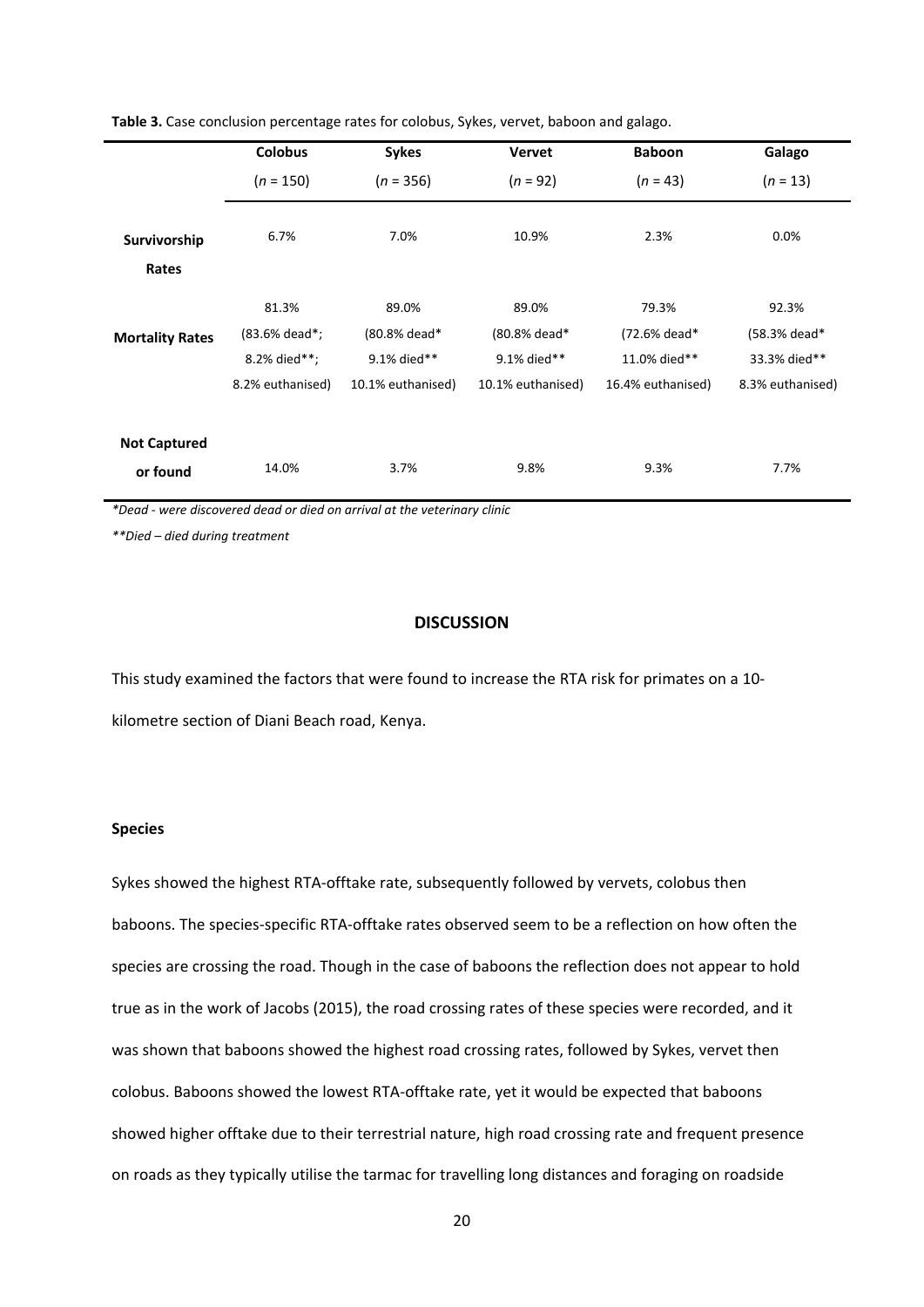vegetation (Drews, 1995). However, it can be suggested that the offtake for baboons is relatively low due to their frequent road use, which has led to baboons developing a clever nature to avoid moving vehicles (*pers. comm.* Pamela Cunneyworth). Often individuals are only involved in RTAs as drivers are known to deliberately target baboons, as some perceive them as vermin and pests due to their raiding behaviour (Drews, 1995; Healy & Nijman, 2014). It can be suggested that the RTA‐offtake for Sykes and vervets is greatest due to their generalist and omnivorous diet which would encourage more frequent road crossing between the forest and the human-dominated landscape (Jacobs, 2015). In comparison, colobus whose arboreal and energy‐conservative nature (Wijtten, *et al.,* 2012) would restrict their range and dispersion, consequently reducing road crossing rates, thus likelihood of being involved in RTAs. Sykes are more arboreal than vervets (De Jong & Butynski, 2010), suggesting that vervets would spend more time on the ground, thus are at a higher risk of RTAs. However, due to Diani's anthropogenic threats, including dog and human predation (*pers. comm.* Pamela Cunneyworth), the vervets of Diani are believed to spend more time in the canopy than vervet populations in other areas.

#### **Age‐Class**

It was observed that for species‐combined, adults of both sexes showed the greatest RTA involvement, whilst infants were the least involved (Fig. 3). Across the majority of species, it was also seen that adults showed the highest involvement in RTAs, with the exception of baboons; where juveniles showed the highest involvement, and infants showed the least involvement across all species (Fig. 2). The presence of low infant mortality compared to other age-classes is likely due to parental infant carrying, which may lead to the carrying parents' body providing protection from the impact of the vehicle, leading to infant survival. The infant mortality rate may have been further reduced as there were no reported galago infant RTA cases, this is likely due to the parenting behaviour of galagos, who are known to "park" infants within or near nests whilst foraging (Wright,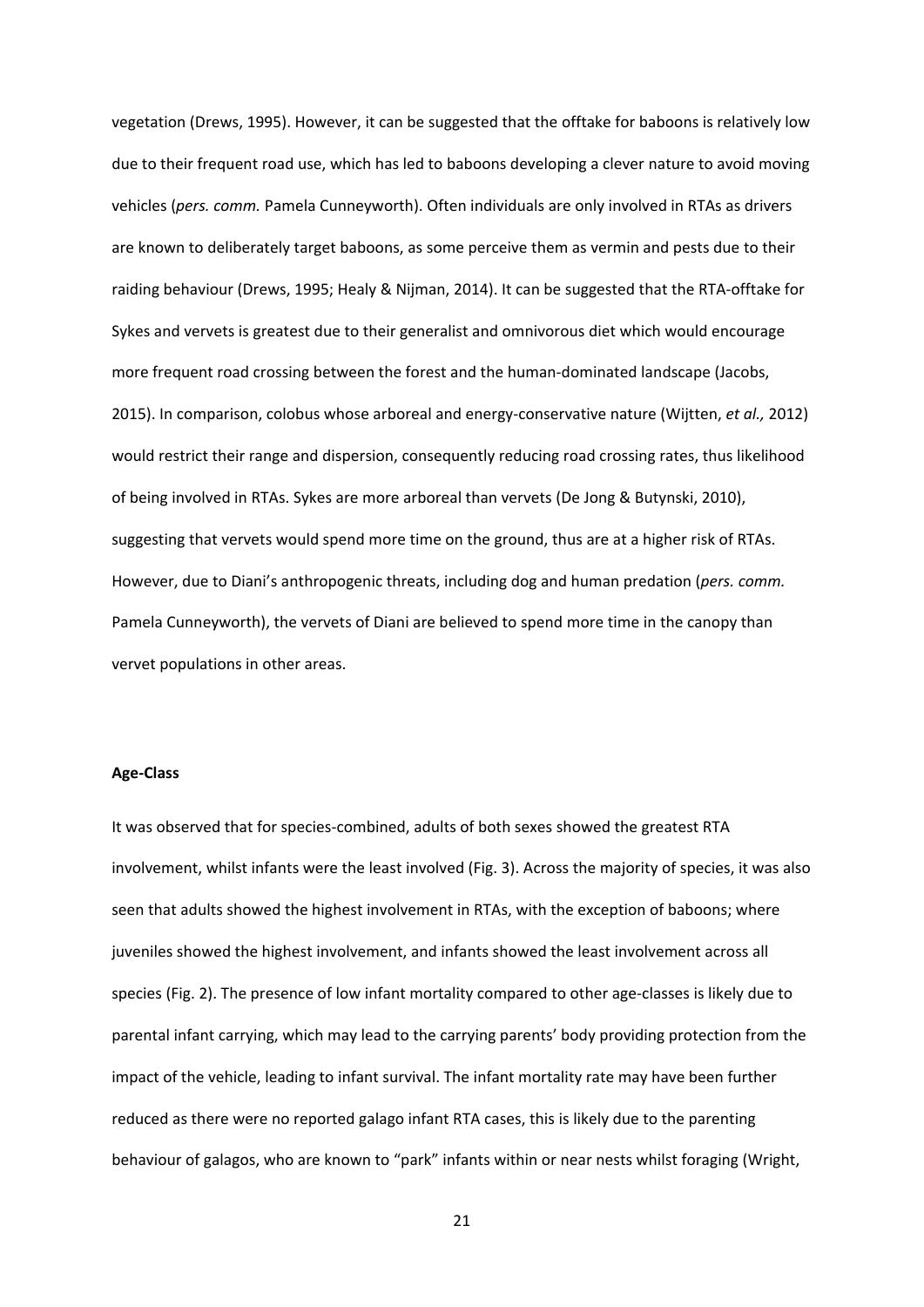1990; Rowe, 1996; Ross, 2001). The increased juvenile baboon RTA involvement is likely to be explained by the inquisitive and playful behaviour seen in juveniles in comparison to adults (Jones, 2004), together with the fact that they will be following conspecifics that use the tarmac as a natural route, in comparison to the other species who tend to avoid the tarmac. This was similarly seen by Drews (1995), who also recorded the juvenile age‐class to show the largest proportion involvement in RTAs for baboons. The play behaviour observed in juveniles may have also increased the risk for Sykes and vervet juveniles as they were significantly higher than infants. Adults are seen to show the primary involvement in RTAs due to them representing the largest proportion of the population, whilst also being the age-class that shows the most active of dispersion behaviours, such as foraging, which leads to an increased likelihood of exposure to roads.

## **Sex**

A significant difference in RTA frequency was not observed between the sexes for any species. However, in the galago species, double the number of males were involved in RTAs than females (Table 2), providing an indication that males are at a higher risk of RTAs than females. This may be due to the solitary nature of galagos, and the associated variation in ranging patterns and home range size. Males have been recorded to disperse further from their natal region and show a greater home range size; 17.9 ha, than females; 11.6 ha (Rowe, 1996). Males are also known to travel further per night (approximately 3 km), in comparison to females (approximately 1.8 km) (Nash & Harcourt, 1986). The larger ranges and increased travel distance observed in male galagos, suggests a likely reason for higher male RTA risk than females.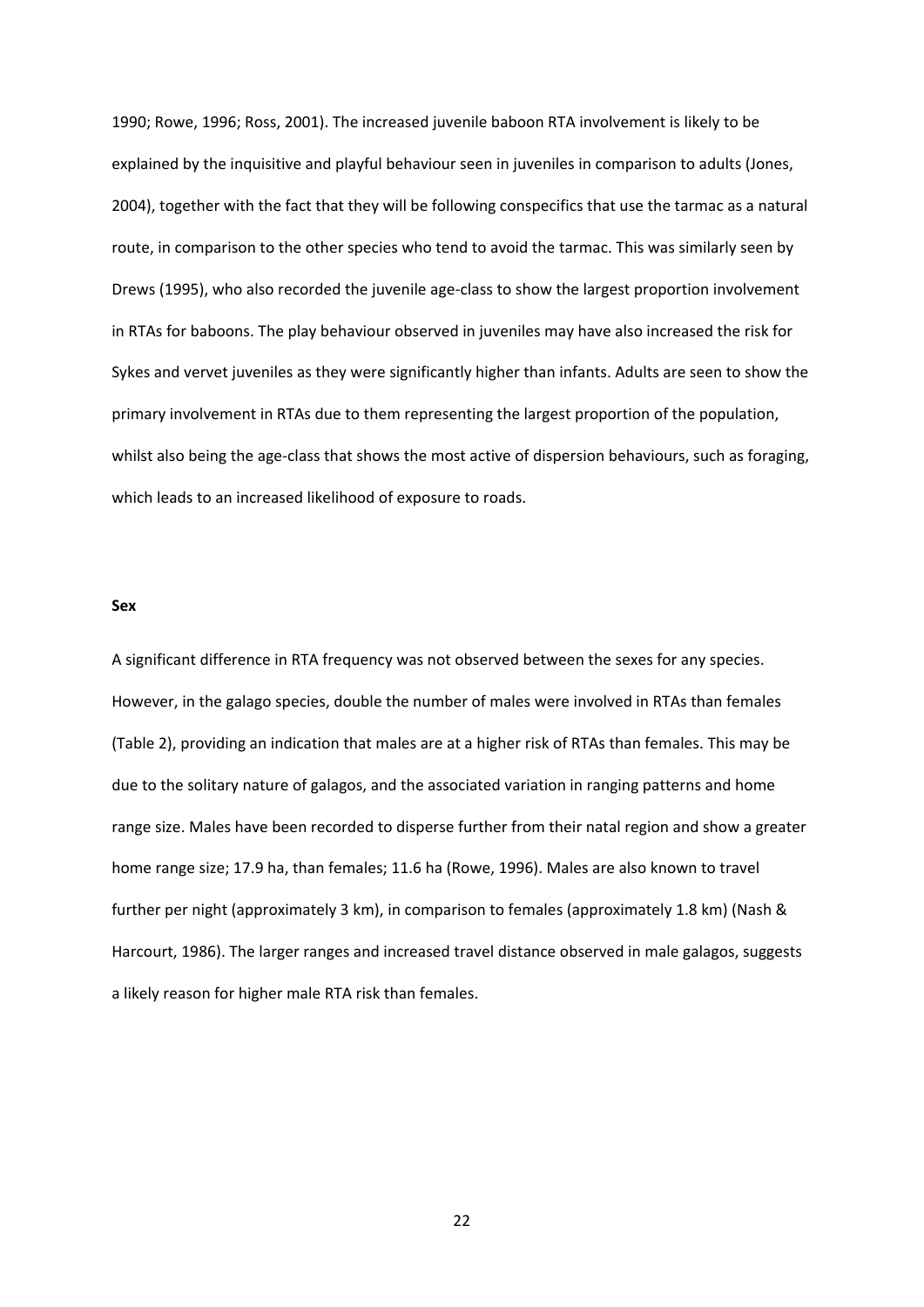#### **Weight**

A distinct difference in RTA frequency can be observed across the age categories, with the most pronounced category being 3.0 – 3.9 kg and a reduction in RTA frequency is seen above 6.9kg (Fig. 4). However, this is likely to be a reflection of the population age-class structure, with  $3.0 - 3.9$  kg encompassing Sykes adults; which account for a predominate proportion of the population, alongside vervet adults and baboon juveniles. Whilst, over 6.9 kg encompasses juvenile, subadult and adult baboons, and subadult and adult colobus (Appendix, Table 2), which account for significantly less individuals. Weight is also unlikely to be a factor in regard to influencing RTA involvement as roads are known to negatively affect a wide range of species, with varying weights, from small invertebrates to large vertebrates such as moose and brown bears (Carvalho & Mira, 2011).

#### **Season**

Collectively the primate species showed the greatest involvement in RTAs during the long dry season, with the least RTA risk during the long rainy season (Fig. 5). For individual species; colobus, Sykes and vervets showed greatest RTA risk during the dry seasons and lowest involvement in RTAs during rainy seasons (Fig. 6). Baboons and galagos RTA frequency showed little seasonal variation. The difference observed between the dry and rainy seasons coincides with the associated variation in resource availability and quality, subsequently leading to primate behavioural and dietary change. During the dry season, primates are seen to shift to foods that show low profitability, yet are abundant; these are known as "fallback foods" (Marshall & Wrangham, 2007), these foods consequently increase the time spent foraging due to their poor nutritional quality relative to that of the rainy season (Lowe & Sturrock, 1998; Alberts, *et al.,* 2005; O'Dwyer, 2012). The scarcity of water during the dry season is also seen to increase the time spent foraging, both of which are likely to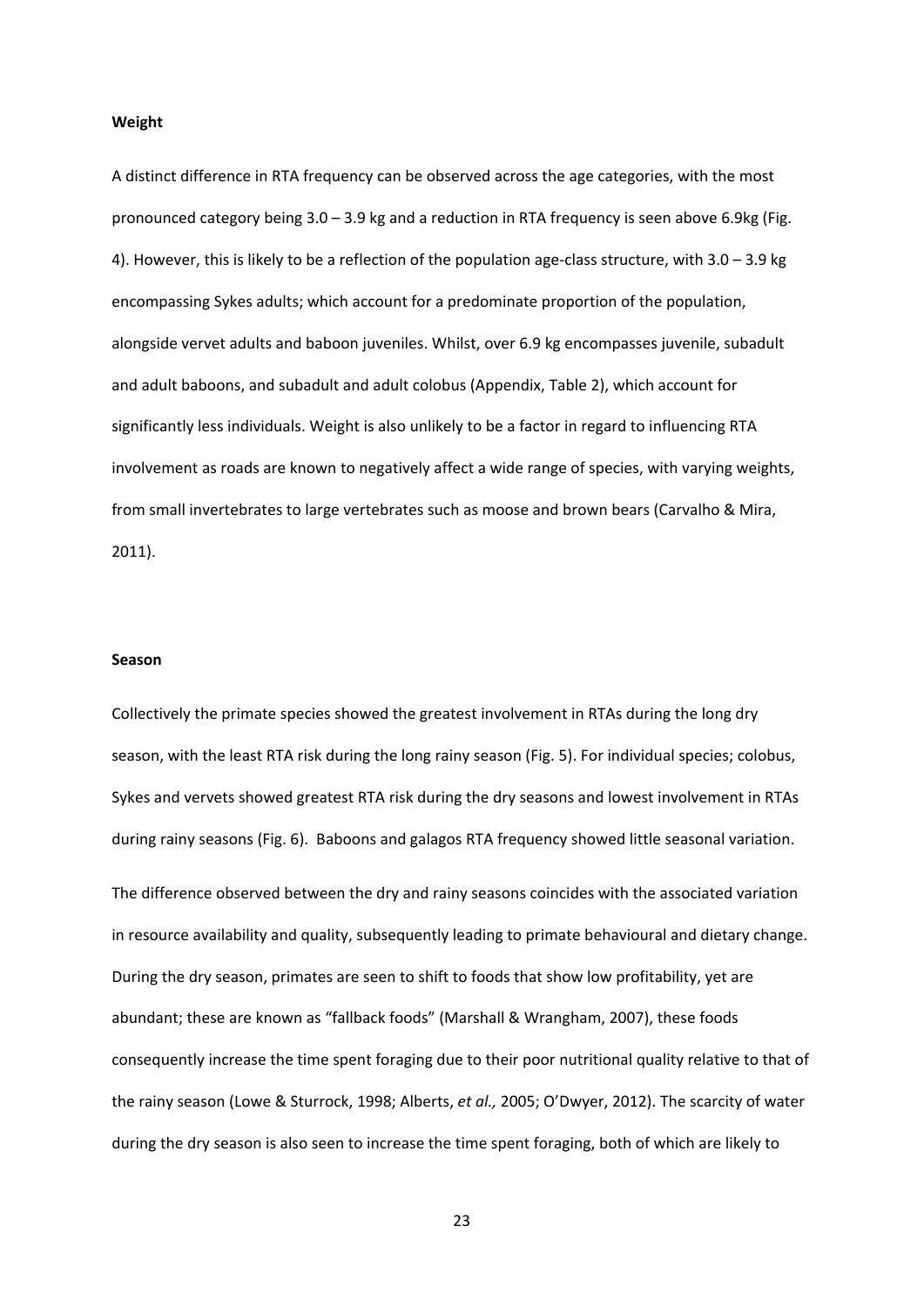have led to an increased exposure to Diani road and thus subsequently increasing susceptibility to RTA risk.

#### **Survivorship and Mortality**

Galagos show the lowest rate of survivorship across all of the species, with no recorded survival (Table 3). This is likely explained by their nocturnal behaviour, which increases the length of time between the RTA and associated treatments at the Colobus Conservation clinic – consequently reducing the likelihood of survival due to delayed treatment. Galagos are also the least likely of the species to show survival due to their small size, and heightened impact severity in comparison to the other, larger primates of Diani. Baboons are also seen to show low survival rates in comparison to the other diurnal primate species, this may be attributed to their "pest" status which could reduce the likelihood of community members reporting the case to Colobus Conservation due to baboons being a less favourable species.

## **CONCLUSIONS & RECOMMENDATIONS**

This study has highlighted the mortality risks from RTAs, which is faced by primate populations on a section of Diani Beach Road, Kenya. It has provided a valuable insight into the temporal and spatial factors that are most influencing the susceptibility of Diani primates to RTAs. A limitation of this study was the inability to determine the true effects of roads on the nocturnal galago species due to the lack of population census data.

As this area of Kenya continues to grow economically and its level of tourism rises, inevitably, the dangers faced by road crossing primates will continue to persist, as the number of people using the road and the demand for faster and more efficient transport links rises. This increasing human development will unavoidably exert pressures on the natural ecosystem of Diani. However,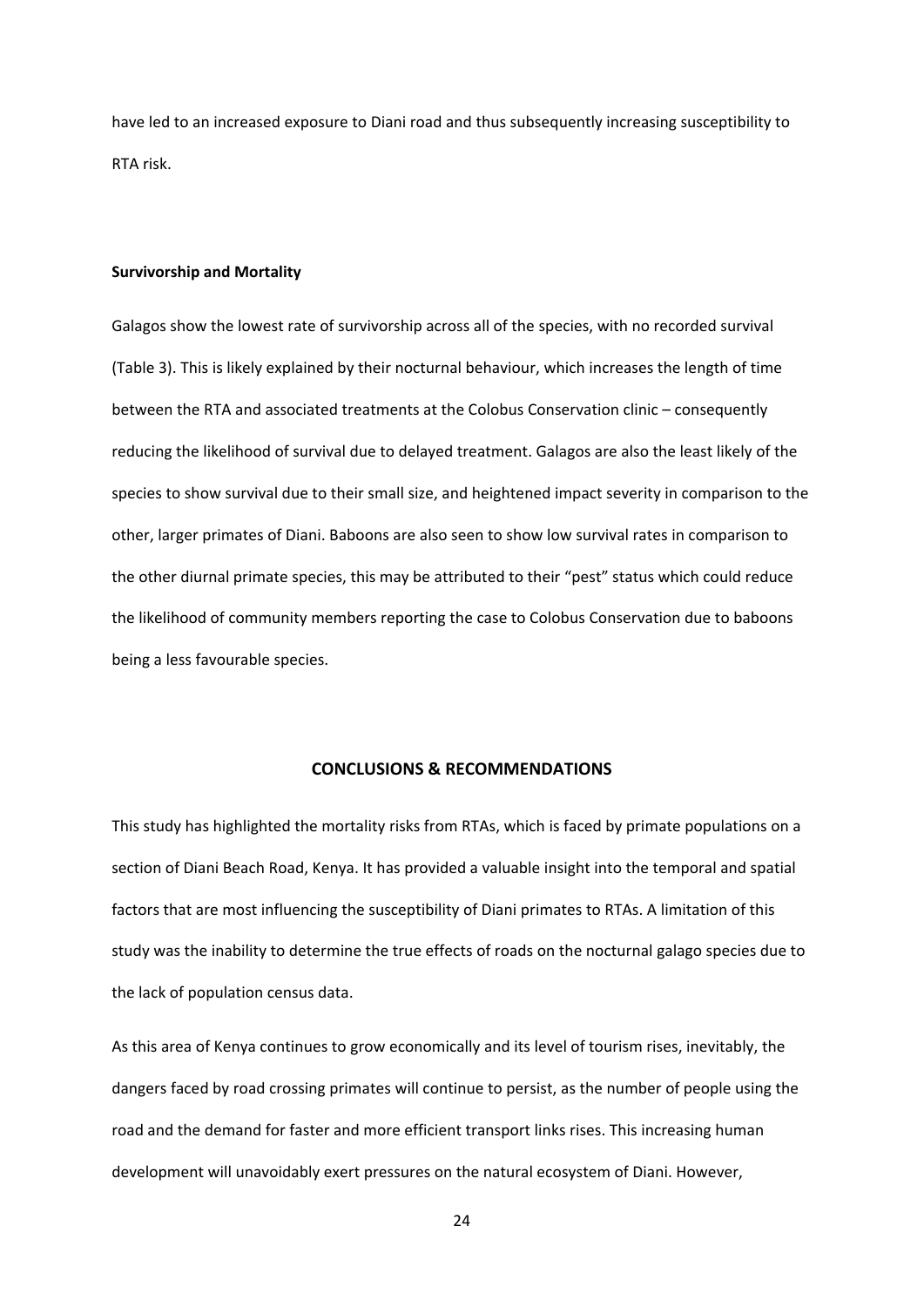measures to help ameliorate these pressures can be implemented to help reduce the affect upon the primates. Current approaches by Colobus Conservation to protect and conserve the primates along Diani Beach road, include; Colobridges, speed limitations, speed bumps, education and signage. However, the appropriate locations and true effectiveness of these measures has yet to be scientifically determined. Thus, further studies, including spatial distribution analysis and galago population census data, are needed to help identify the most effective ways and areas for placement of future approaches.

#### **ACKNOWLEDGEMENTS**

Firstly, I would like to give special thanks to Pamela Cunneyworth of Colobus Conservation for sharing her knowledge and expertise, in the area of primate conservation. I am extremely grateful to Andrea Donaldson and the Colobus Trust for allowing me access to their road traffic accident data set which has allowed this research project to be undertaken. Thank you to Dr Andrew Smith of Anglia Ruskin University for his advice during the writing of the manuscript. I would like to give a huge thanks to all the staff and volunteers of Colobus Conservation for the amazing work they do with these very special animals.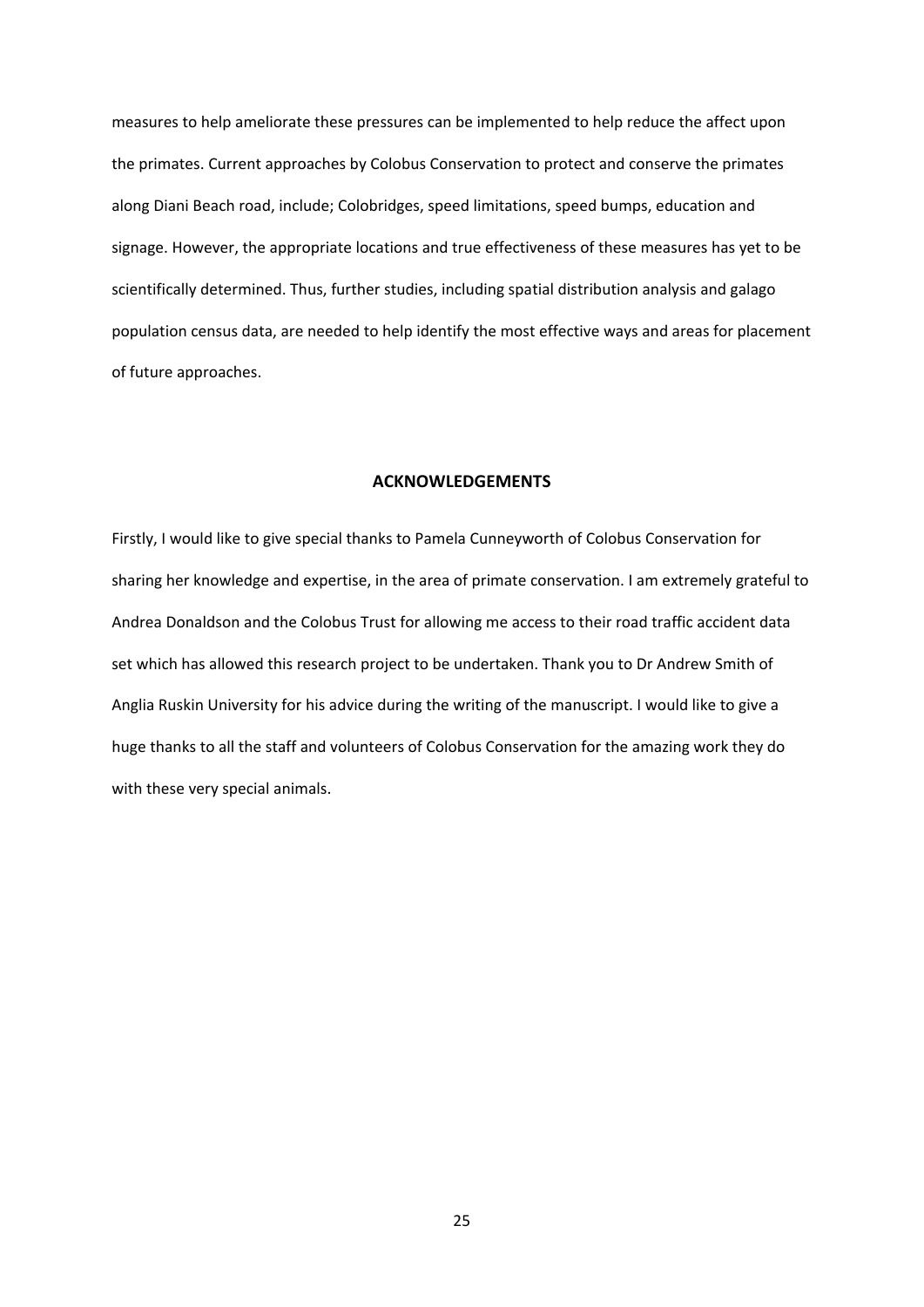#### **REFERENCES**

Alberts, S.C., Hollister‐Smith, J.A., Mututua, R.S., Sayialel, S.N., Muruthi, P.M., Warutere, J.K., and Altman, J., 2005. Seasonality and long‐term change in a savanna environment. In: *Seasonality in primates: Studies of living and extinct human and non‐human primates*. Brockman, D.K., and Schaik, C.P., 2005. Cambridge: Cambridge University Press.

Ament, R., Clevenger, A.P., Yu, O., and Hardy, A., 2008. An assessment of road impacts on wildlife populations in U.S., National Parks. *Environmental Management,* **42**(3), pp. 480‐496.

Anderson, J., Rowcliffe, J.M., and Cowlishaw, G., 2007. The Angola black‐and‐white colobus (*Colobus angolensis palliatus*) in Kenya: Historical range contraction and current conservation status. *American Journal of Primatology*, **69**(6), pp. 664‐680.

Bearder, S.K., Ambrose, L., Harcourt, C., Honess, P., Perkin, A., Pimley, E., Pullen, S., and Svoboda, N., 2003. Species‐typical patterns of infant contact, sleeping site use and social cohesion among nocturnal primates in Africa. *Folia Primatologica*, **74**(5), pp. 337‐354.

Beyer, H.L., Gurarie, E., Börger, l., Panzacchi, M., Basille, M., Herfindal, I., Moorter, B.V., Lele, S.R., and Matthiopoulos, J., 2016. 'You shall not pass!': quantifying barrier permeability and proximity avoidance by animals. *Journal of Animal Ecology*, **85**(1), pp. 43‐53.

Bissonette, J., 2002. Scaling roads and wildlife: the Cinderella principle. *Zeitschrift für Jagdwissenschaft*, **48**, pp. 208–214.

Bocian, C.M., and Anderson, J., 2013. *Colobus angolensis:* Angola colobus (Angola black and white colobus Angola pied colobus). In: *Mammals of Africa: Vol II Primates.* Butynski, T.M., Kingdon, J., and Kalina, J., London: John Wiley & Sons, Ltd.

Bujoczek, M., Ciach, M., and Yosef, R., 2011. Road‐kills affect avian population quality. *Biological Conservation*, **144**(3), pp. 1036‐1039.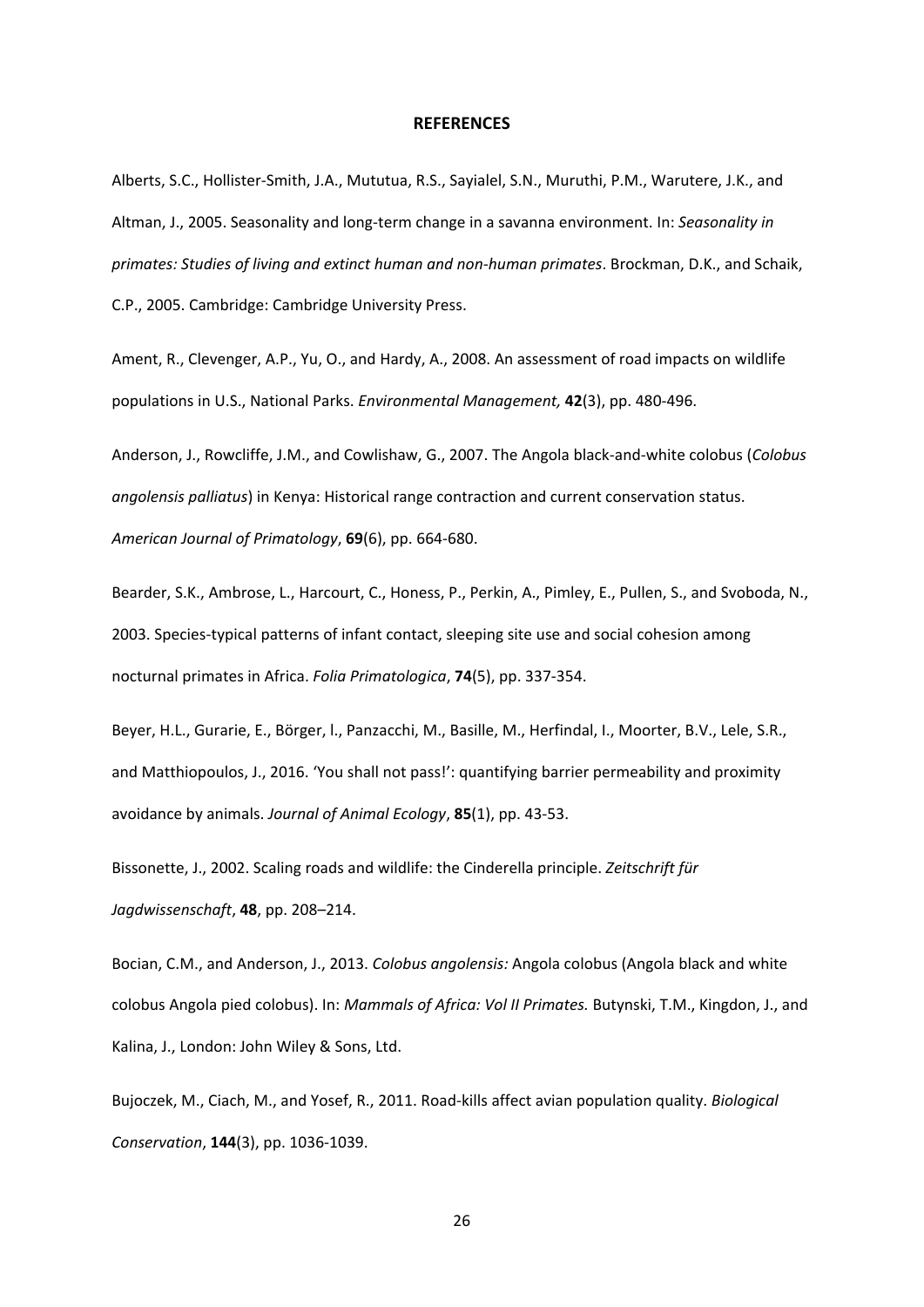Butynski, T.M., Bearder, S., and De Jong, Y., 2008. *Otolemur garnettii. The IUCN Red List of Threatened Species 2008*. Available at: <http://www.iucnredlist.org/details/15644/0> [Accessed 27 February 2017].

Carvalho, F., and Mira, A., 2011. Comparing annual vertebrate road kills over two time periods, 9 years apart: a case study in Mediterranean farmland. *European Journal of Wildlife Research,* **57**(1), pp. 157‐174.

Coleman, B.T., and Hill, R.A., 2014. Biogeographic variation in the diet and behaviour of *Cercopithecus mitis*. *Folia Primatologica*, **85**(5), pp. 319‐334.

Collinson, W.J., Parker, D.M., Bernard, R.T., Reilly, B.K., and Mostert, H.T., 2014. Wildlife road traffic accidents: a standardized protocol for counting flattened fauna. *Ecology and Evolution,* **4**(15), pp. 3060‐3071.

De Jong, Y.A., and Butynski, T.M., 2010. Three Sykes's monkey *Cercopithecus mitis* x vervet monkey *Chlorocebus pygerythrus* hybrids in Kenya. *Primate Conservation*, **25**, pp. 43‐56.

Donaldson, A., and Cunneyworth, P., 2015. Canopy Bridges for Primate Conservation. In: *Handbook of Road Ecology.* Ree, R.V., Smith, D.J., and Grilo, C., 2015. Chichester: John Wiley & Sons, Ltd.

Drews, C., 1995. Road kills of animals by public traffic in Mikumi National Park, Tanzania, with notes on baboon mortality. *African Journal of Ecology*, **33**(2), pp. 89–100.

Dunham, N., 2015. Ontogeny of positional behavior and support use among *Colobus angolensis palliatus* of the Diani Forest, Kenya. *Primates*, **56**(2), pp. 183‐192.

Dunham, N.T., and McGraw, W.S., 2014. Positional behavior and habitat use of Peters' Angola black and white colobus monkey (*Colobus angolensis palliatus*) in structurally distinct areas of the Diani Forest, Kenya. *African Primates*, **9**, pp. 1‐14.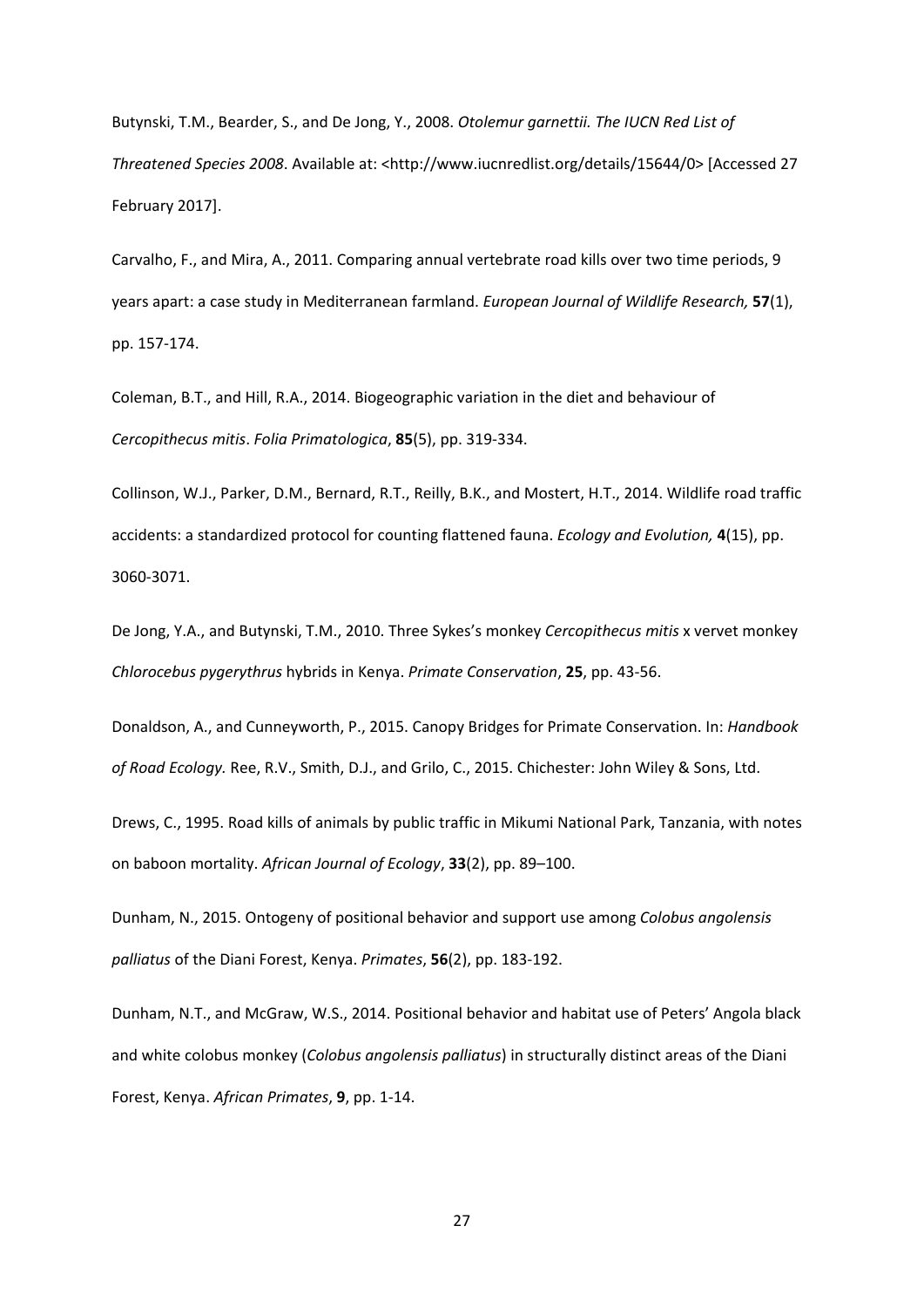Else, J.G., Eley, R.E., Suleman, M.A., and Lequin, R.M., 1985. Reproductive biology of Sykes and blue monkeys. *American Journal of Primatology*, **9**(3), pp. 189‐196.

Estrada, A., Garber, P.A., Rylands, A.B., Roos, C., Fernandez‐Duque, E., Di Fiore, A., Nekaris, A.I., Nijman, V., Heymann, E.W., Lambert, J.E., Rovero, F., Barelli, C., Setchell, J.M., Gillespie, T.R., Mittermeier, R.A., Arregoitia, L.V., Guinea, M., Gouveia, S., Dobrovolski, R., Shanee, S., Shanee, N., Boyle, S.A., Fuentes, A., MacKinnon, K.C., Amato, K.R., Meyer, A.L., Wich, S., Sussman, R.W., Pan, R., Kone, I., and Li, B., 2017. Impending extinction crisis of the world's primates: Why primates matter. *Science Advances,* **3**(1), e. 1600946.

Fahrig, L., and Rytwinski, T., 2009. Effects of roads on animal abundance: an empirical review and synthesis. *Ecology and Society*, **14**(1), pp. 1‐20.

Fimbel, C., Vedder, A., Dierenfeld, E., and Mulindahabi, F., 2001. An ecological basis for large group size in *Colobus angolensis* in the Nyungwe Forest, Rwanda. *African Journal of Ecology*, **39**(1), pp. 83‐ 92.

Forman, R.T., and Alexander, L.E., 1998. Roads and their major ecological effects. *Annual Review of Ecology and Systematics*, **29**, pp. 207–231.

Glista, D.J., Devault, T.L., and DeWoody, J.A., 2009. A review of mitigation measures for reducing wildlife mortality on roadways. *Landscape and Urban Planning*, **81**, pp. 1‐7

Digitalglobe, 2017. *Diani Beach Road*, Scale undetermined. Google Maps. Available at: <https://www.google.co.uk/maps/@‐4.3234123,39.5640928,10160m/data=!3m1!1e3> [Accessed 24 April 2017].

Goosem, M., 2007. Fragmentation impacts caused by roads through rainforests. *Current Science*, **93**(11), pp. 1587‐1595.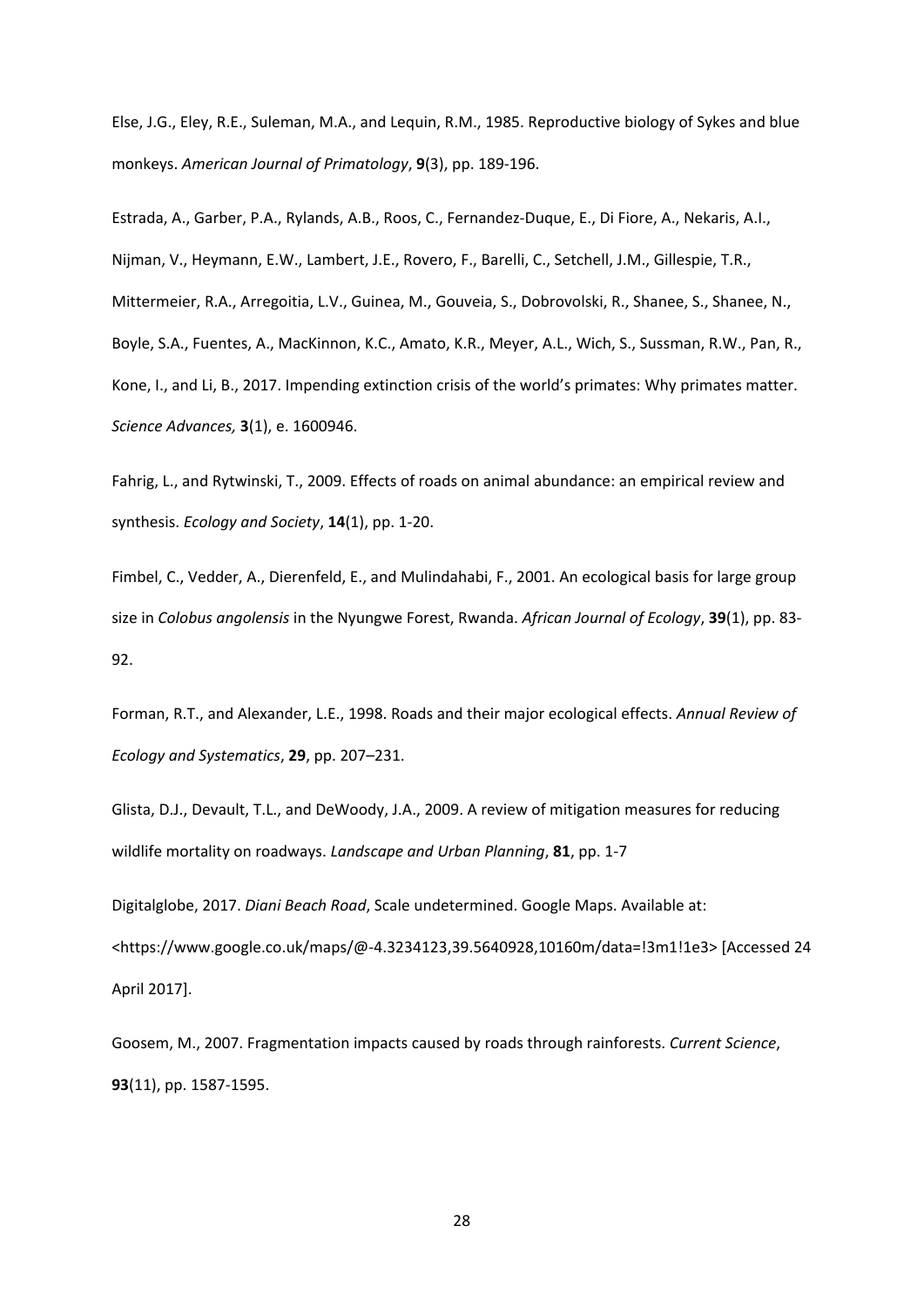Harvey, P.H., Martin, R.D., and Clutton‐Brock, T.H., 1987. Life histories in comparative perspective. In: *Primate Societies.* Smuts, B.B., Dorothy, L., Seyfarth, R.M., and Struhsaker, T.T., 1987. Chicago: University of Chicago Press.

Healy, A., Nijman, V., 2014. Pets and pests: vervet monkey intake at a specialist South African rehabilitation centre. *Animal Welfare*, **23**(3), pp. 353‐360.

IBM Corp. Released 2016. IBM SPSS Statistics for Windows, Version 24.0. Armonk, NY: IBM Corp.

Jacobs, A., 2015. *Factors affecting the prevalence of road and canopy bridge crossing by primates in Diani Beach, Kenya*. M. Sc. The University of Kent.

Jones, M.A., 2004. *Social foraging in captive baboons: implications for enrichment*. M. Sc. University of the Witwatersrand.

Kingdon, J., Butynski, T.M. and De Jong, Y. 2016. *Papio cynocephalus*. *The IUCN Red List of Threatened Species 2016.* Available at: <http://www.iucnredlist.org/details/92250442/0> [Accessed 25 February 2017].

Kingdon, J., Gippoliti, S., Butynski, T.M. and De Jong, Y. 2008a. *Chlorocebus pygerythrus*. *The IUCN Red List of Threatened Species 2008.* Available at: <http://www.iucnredlist.org/details/136271/0> [Accessed 25 February 2017].

Kingdon, J., Gippoliti, S., Butynski, T.M., Lawes, M.J., Eeley, H., Lehn, C., and De Jong, Y., 2008b. *Cercopithecus mitis*. *The IUCN Red List of Threatened Species 2008.* Available at: <http://www.iucnredlist.org/details/4221/0> [Accessed 24 February 2017].

Kingdon, J., Struhsaker, T., Oates, J.F., Hart, J., Butynski, T.M., De Jong, Y., and Groves, C.P., 2008c. *Colobus angolensis*. *The IUCN Red List of Threatened Species 2008*. Available at: <http://www.iucnredlist.org/details/5142/0> [Accessed 24 February 2017].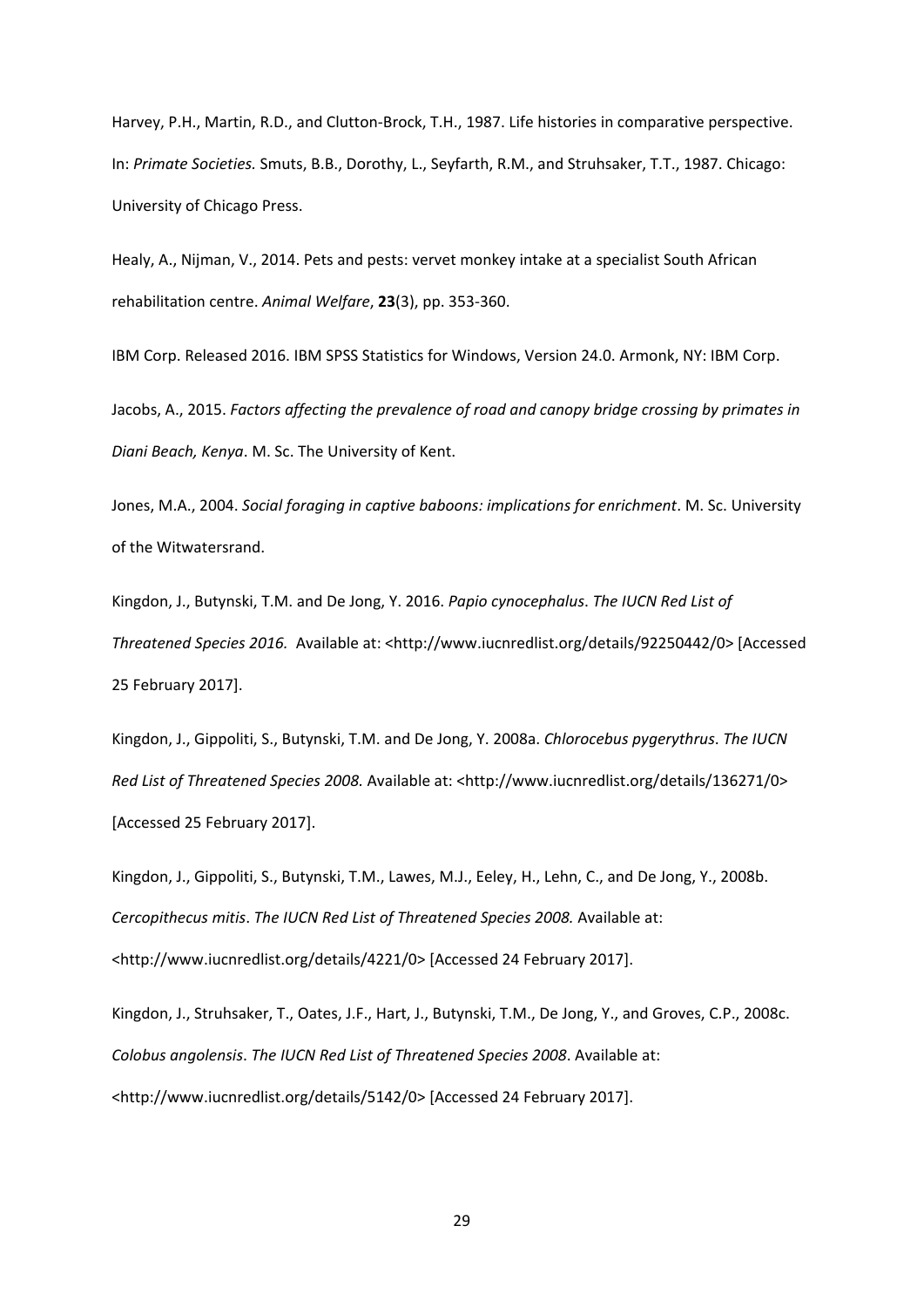Laurance, S.G., Stouffer, P.C., and Laurance, W.F., 2004. Effects of road clearings on movement patterns of understory rainforest birds in Central Amazonia. *Conservation Biology*, **18**(4), pp. 1099‐ 1109.

Laurance, W.F., Clements, G.R., Sloan, S., O'Connell, C.S., Mueller, N.D., Goosem, M., Venter, O., Edwards, D.P., Phalan, B., Balmford, A., Van Der Ree, R., and Arrea, I.B., 2014. A global strategy for road building. *Nature*, **514**(7521), pp. 229–232.

Laurance, W.F., Goosem, M., and Laurance, S.G., 2009. Impacts of roads and linear clearings on tropical forests. *Trends in Ecology & Evolution*, **24**(12), pp. 659‐669.

Lowe, A.J., and Sturrock, G.A., 1998. Behaviour and diet of *Colobus angolensis palliatus* Peters, 1868, in relation to seasonality in Tanzanian dry coastal forest. *Folia Primatology*, **69**, pp. 121‐128.

Marshall, A.J., and Wrangham, R.W., 2007. Evolutionary consequences of fallback foods. *International Journal of Primatology,* **28**, pp. 1219‐1235.

Mazumder, M.K., 2014. Diversity, habitat preferences, and conservation of the primates of Southern Assam, India: The story of a primate paradise. *Journal of Asia‐Pacific Biodiversity*, **7**(4), pp. 347‐354.

McDonald, M.M., and Hamilton, H., 2010. Phylogeography of the Angolan black and white colobus monkey, *Colobus angolesnsis palliatus*, in Kenya and Tanzania. *American Journal of Primatology*, **72**(8), pp. 715‐724.

McLennan, M.R., and Asiimwe, C., 2016. Cars kill chimpanzees: case report of a wild chimpanzee killed on a road at Bulindi, Uganda. *Primates*, **57**(3), pp. 377–388.

Metcalfe, K., Ffrench‐constant, R., and Gordon, I., 2010. Sacred sites as hotspots for biodiversity: the Three Sisters Cave complex in coastal Kenya. *Oryx*, **44**(1), pp. 118‐123.

Myers, N., Mittermeier, R.A., Mittermeier, C.G., Gustavo, A.B., Fonseca, G.A., and Kent, J., 2000. Biodiversity hotspots for conservation priorities. *Nature*, **403**(6772), pp. 853‐858.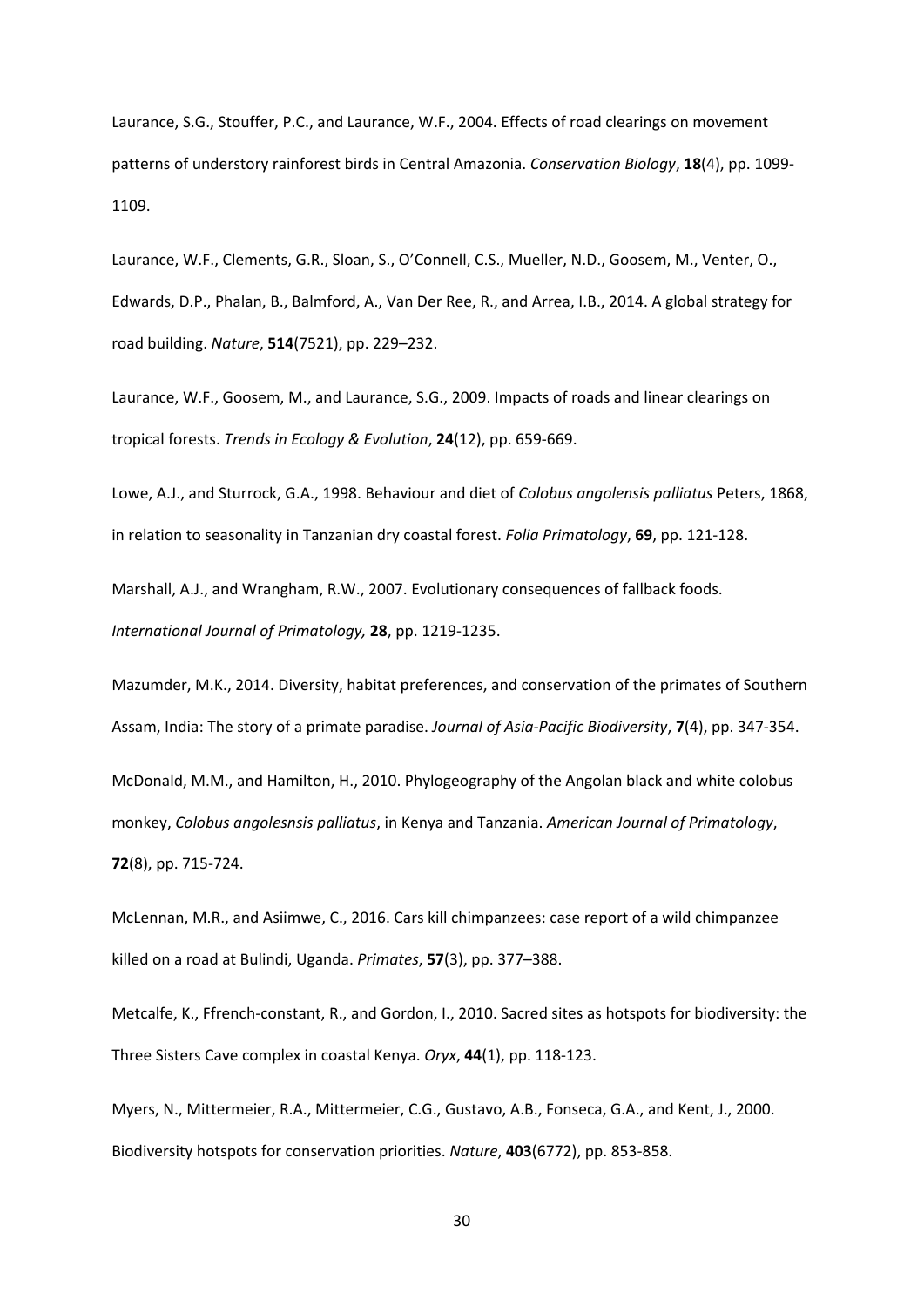Napier, J.R., and Napier, P.H., 1985. *The natural history of the primates*. Wallingford: Gem Publishing Company (Oxon) Ltd.

Nash, L.T., and Harcourt, C.S., 1986. Social organization of Galagos in Kenyan coastal forests: II. *Galago garnettii. American Journal of Primatology*, **10**(4), pp. 357‐369.

Nash, L.T., Bearder, S.K., and Olson, T.R., 1989. Synopsis of galago species characteristics. *International Journal of Primatology*, **10**(1), pp. 57‐80.

Nowak, R.M., 1999. *Walker's mammals of the world.* Baltimore: Johns Hopkins University Press.

O'Dwyer, R., 2012. *The black‐and‐white‐colobus monkey (Colobus angolensis palliatus) of Diani Forest, Kenya: behavioural responses to habitat fragmentation*. M. Sc., Swedish University of Agricultural Sciences.

Ogden, L.E., 2012. Road Ecology: Reconnecting a Fragmented Landscape. *BioScience*, **62**(1), p. 100.

Okanga, S., Muchemi, G., Malngi, N., Mogoa, E., and Munene, E., 2006. Gastrointestinal parasites of free‐ranging colobus monkeys (*Colobus angolensis palliatus*) in Kwale District, Kenya coast. *African Journal of Ecology*, **44**, pp. 410‐412.

Polak, T., Rhodes, J.R., Jonathan, R., Jones, D., and Possingham, H.P., 2014. Optimal planning for mitigating the impacts of roads on wildlife. *Journal of Applied Ecology*, **51**(3), pp. 726–734.

Ree, R., Jaeger, J.A., Grift, E.A., and Clevenger, A.P., 2011. Effects of roads and traffic on wildlife populations and landscape function: Road ecology is moving towards larger scales. *Ecology and Society*, **16**(1), p. 48.

Ree, R.V., Gulle, N., Holland, K., Grift, E.V.D., Mata, C., and Suarez, F., 2007. Overcoming the barrier effect of roads ‐ How effective are mitigation strategies? *Center for Transportation and the Environment*, North Carolina State University, pp. 423‐431.

Reed, D.H., 2004. Extinction risk in fragmented habitats. *Animal Conservation,* **7**, pp. 181‐191.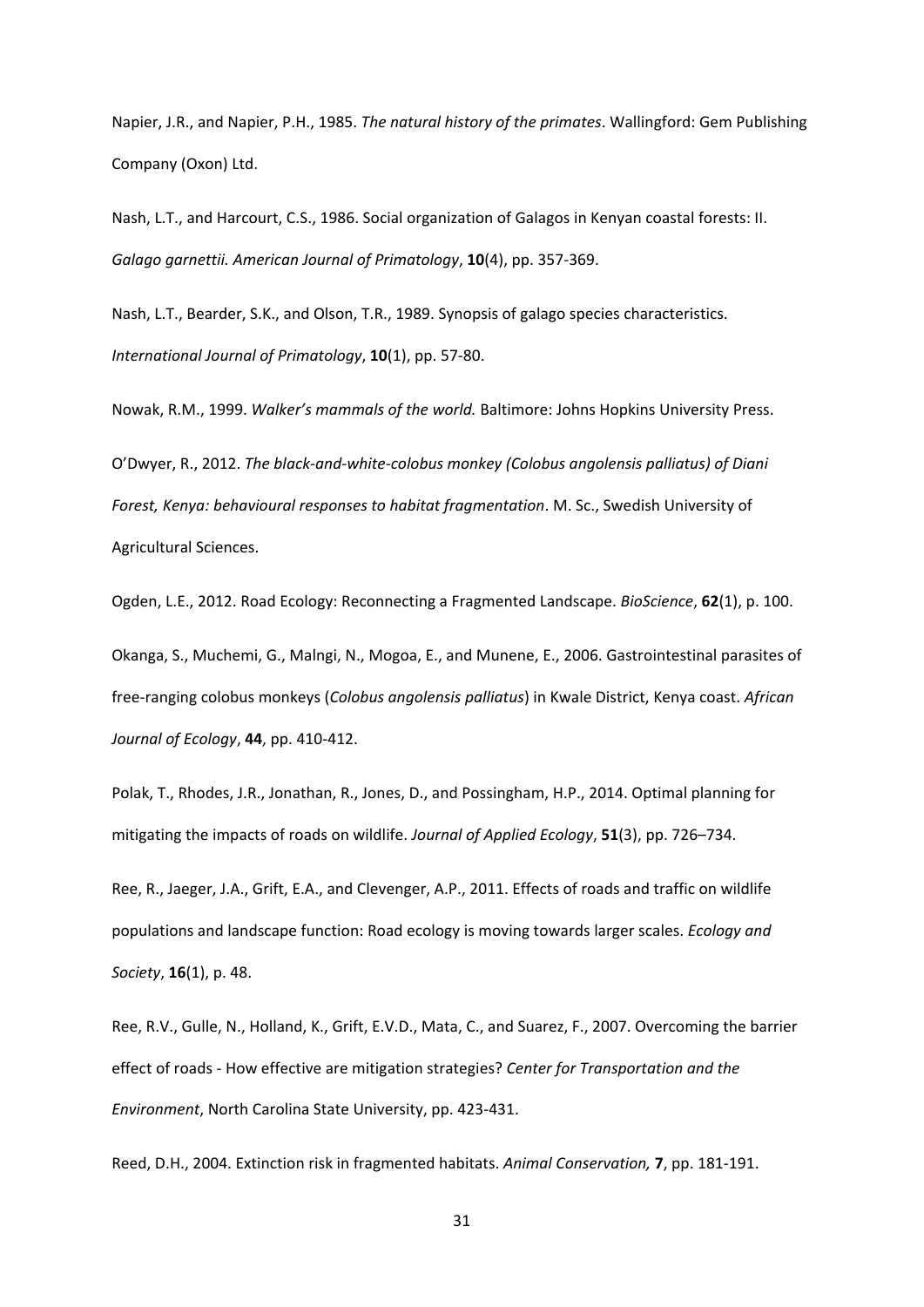Ross, C., 2001. Park or ride? Evolution of infant carrying in primates. *International Journal of Primatology¸***22**(5), pp. 749‐771.

Rowe, N., 1996. *The pictorial guide to the living primates*. New York: Pogonias Press.

Seiler, A., Helldin, J.O., and Seiler, C., 2004. Road mortality in Swedish mammals: results of a drivers' questionnaire. *Wildlife Biology*, **10**(3), pp. 183‐191.

Struhsaker, T.T., and Siex, K.S., 1996. The Zanzibar red colobus monkey, Procolobus kirkii: conservation status of an endangered island endemic. *African Primates*, **2**(2), pp. 54‐61.

Sutherland, R.W., Dunning, P.R., and Baker, W.M., 2010. Amphibian encounter rates on roads with different amounts of traffic and urbanization. *Conservation Biology*, **24**(6), pp. 1626‐1635.

Trombulak, S.C., and Frissell, C.A., 2000. Society for Conservation Biology Review of ecological effects of roads on terrestrial and aquatic. *Conservation Biology*, **14**(1), pp. 18–30.

Wang, Y., Piao, Z.J., Guan, L., Wang, X.Y., Kong, Y.P., and Chen, J., 2013. Road mortalities of vertebrate species on Ring Changbai Mountain Scenic Highway, Jilin Province, China. *North‐Western Journal of Zoology,* **9**(2), pp. 399–409.

Ward, A.I., Dendy, J., and Cowan, D.P., 2015. Mitigating impacts of roads on wildlife: an agenda for the conservation of priority European protected species in Great Britain. *European Journal of Wildlife Research,* **61**(2), pp. 199‐121.

Wijtten, Z., Hankinson, E., Pellissier, T., Nuttall, M., and Lemarkat, R., 2012. Activity budgets of Peters' Angola black‐and‐white colobus (*Colobus angolensis palliatus*) in an East African coastal forest. *African Primates*, **7**(2), pp. 203‐210.

Willems, E.P., and Hill, R.A., 2009a. Predator‐specific landscapes of fear and resource distribution: effects on spatial range use. *Ecology*, **90**(2), pp. 546‐555.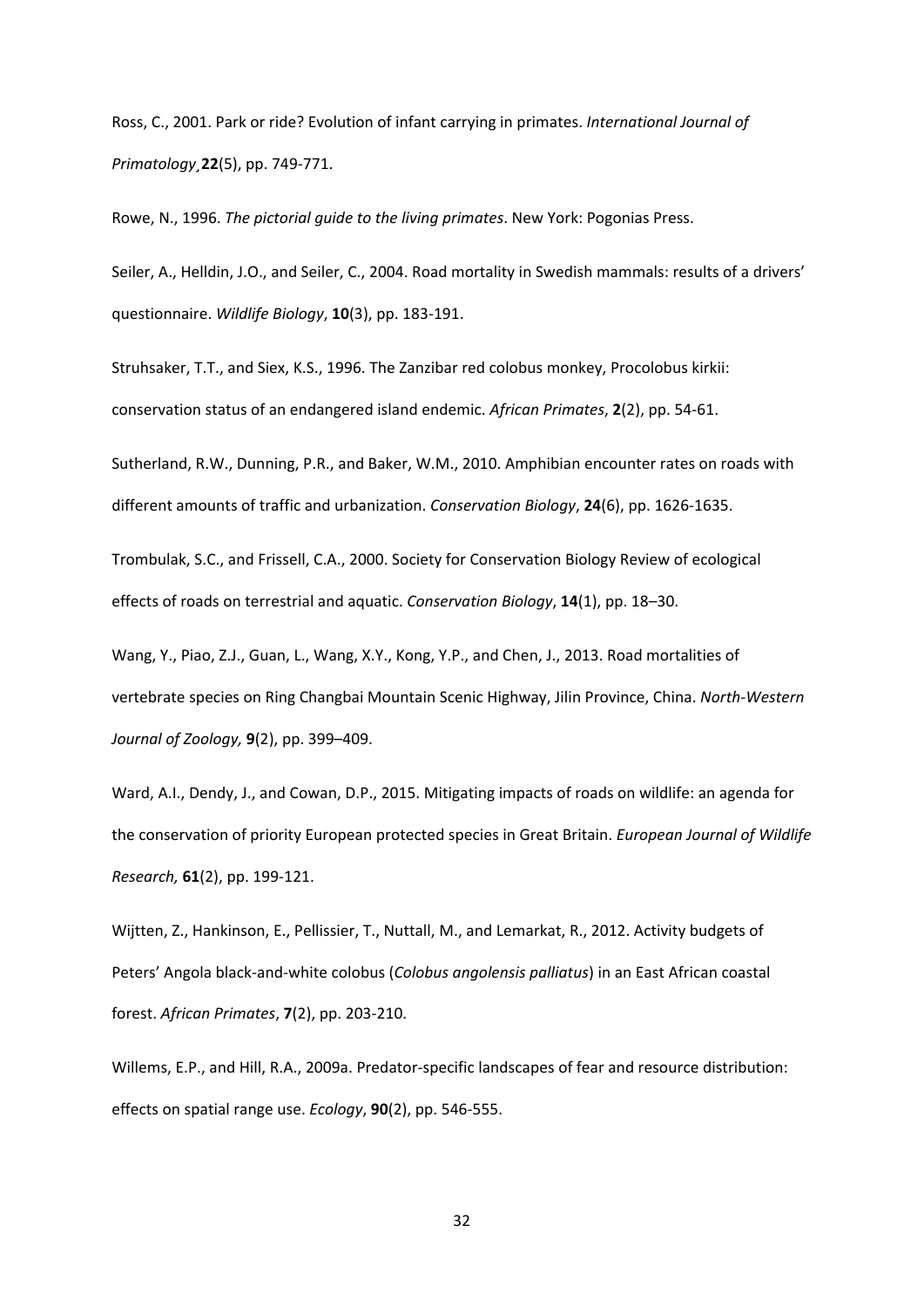Willems, E.P., and Hill, R.A., 2009b. A critical assessment of two species distribution models: a case study of the vervet monkey (*Cercopithecus aethiops*). *Journal of Biogeography*, **36**(12), pp. 2300‐ 2312.

Wright, P.C., 1990. Patterns of paternal care in primates. *International Journal of Primatology*, **11**(2), pp. 89‐102.